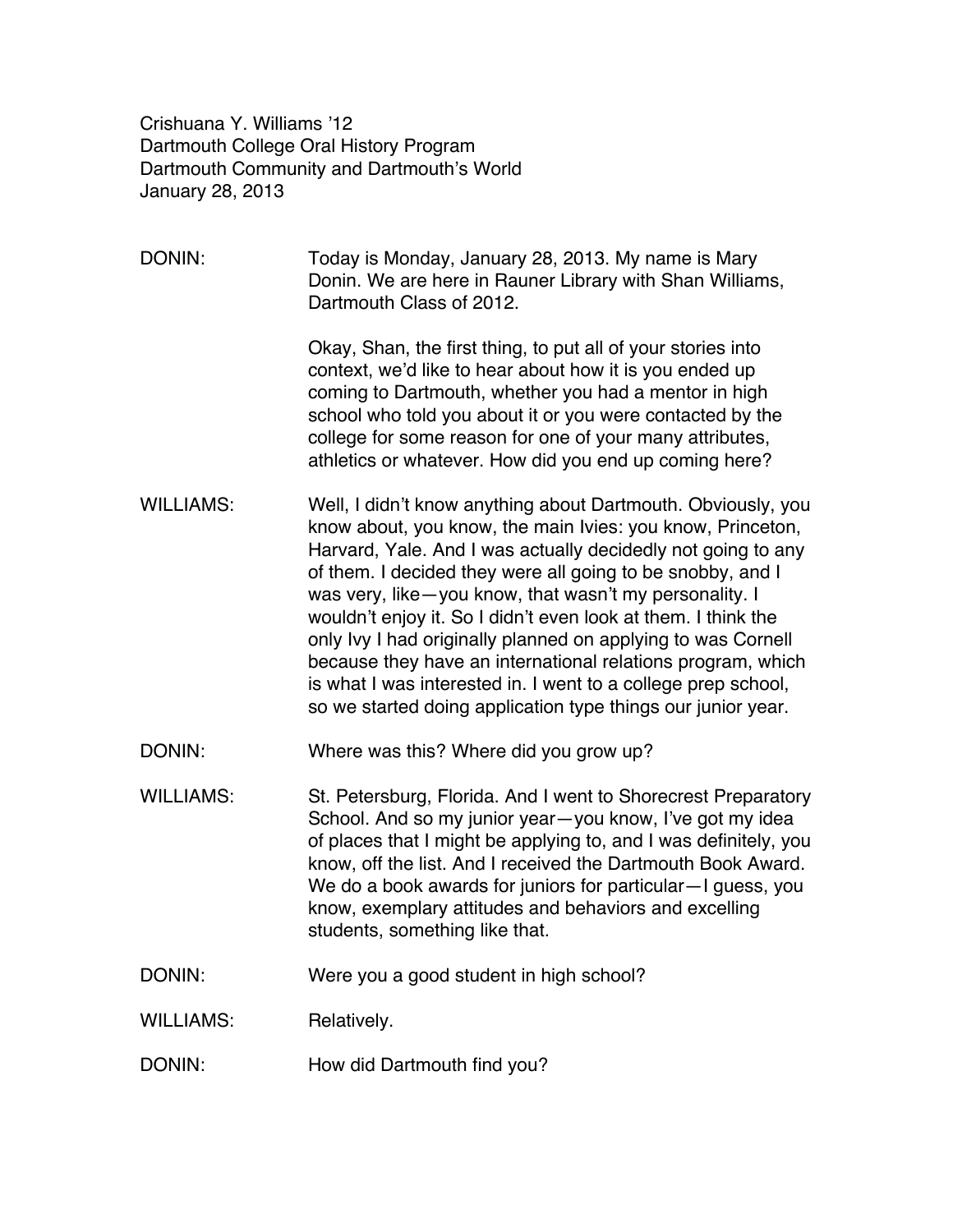WILLIAMS: Well, it's not through Dartmouth. It's through my school. They have about eight of them, so kind of major schools. So there was, like a University of Chicago one, Harvard, Stanford. There might have been an MIT one. I don't remember what the other ones were. I remember the University of Chicago one, though, because I wanted that one. [Laughs.] Because I wanted to go there. [Laughs.] And so I got the Dartmouth one, and I was, like, *Oh, mmm, Dartmouth. I don*'*t know what that is.* [Laughs.] I mean, I sort of knew that it was important, and I talked to my college counselor about it. Her name was Mrs. Huck, and she said, "Well, you know, I really think that Dartmouth would be perfect for you. I think you would love it." And I was, like, *Sure*. Like, *Whatever you say*.

> So I ended up applying. You know, it's a relatively simple application, which is always a benefit. And I came up for the, like, Dimensions Weekend, the prospective students weekend. You know, I had already kind of decided that my top two were BC-[Boston College], and Georgetown. And so I was, like, *Well, you know, maybe Dartmouth. [Makes mumbling sounds.] It*'*s a good school*. You know, I got in. And I didn't get into Cornell. The other school, actually, that was on the third, my top three, the other one was Vanderbilt. And I didn't get into Vanderbilt either. So those were my only two rejections out of, like, fifteen schools. And I was, like, *Oh, my God, how did I not get into Vanderbilt?* [Laughs.]

> And then—so I came up for the weekend, and I stayed with a senior in the kind of senior apartments. I stayed with her and her roommates, and they were all really nice. But, you know, the thing about seniors is that they're really disengaged by springtime. They're, like, ready to go. So I didn't actually spend very much time with her. [Laughs.] I just kind of went gallivanting around campus, and I went to a few different things. But I really *liked* it, and it was really warm when I was here. [Laughs.]

- DONIN: Oh, yeah. When is it, May?
- WILLIAMS: It's May, yeah! And, you know, I'm coming from Florida, and it's very warm at that point in Florida. So I remember, you know, I had on my, like, sweatshirt and everything, and I was, like, *Oh, I*'*m gonna be so cold.* And then I remember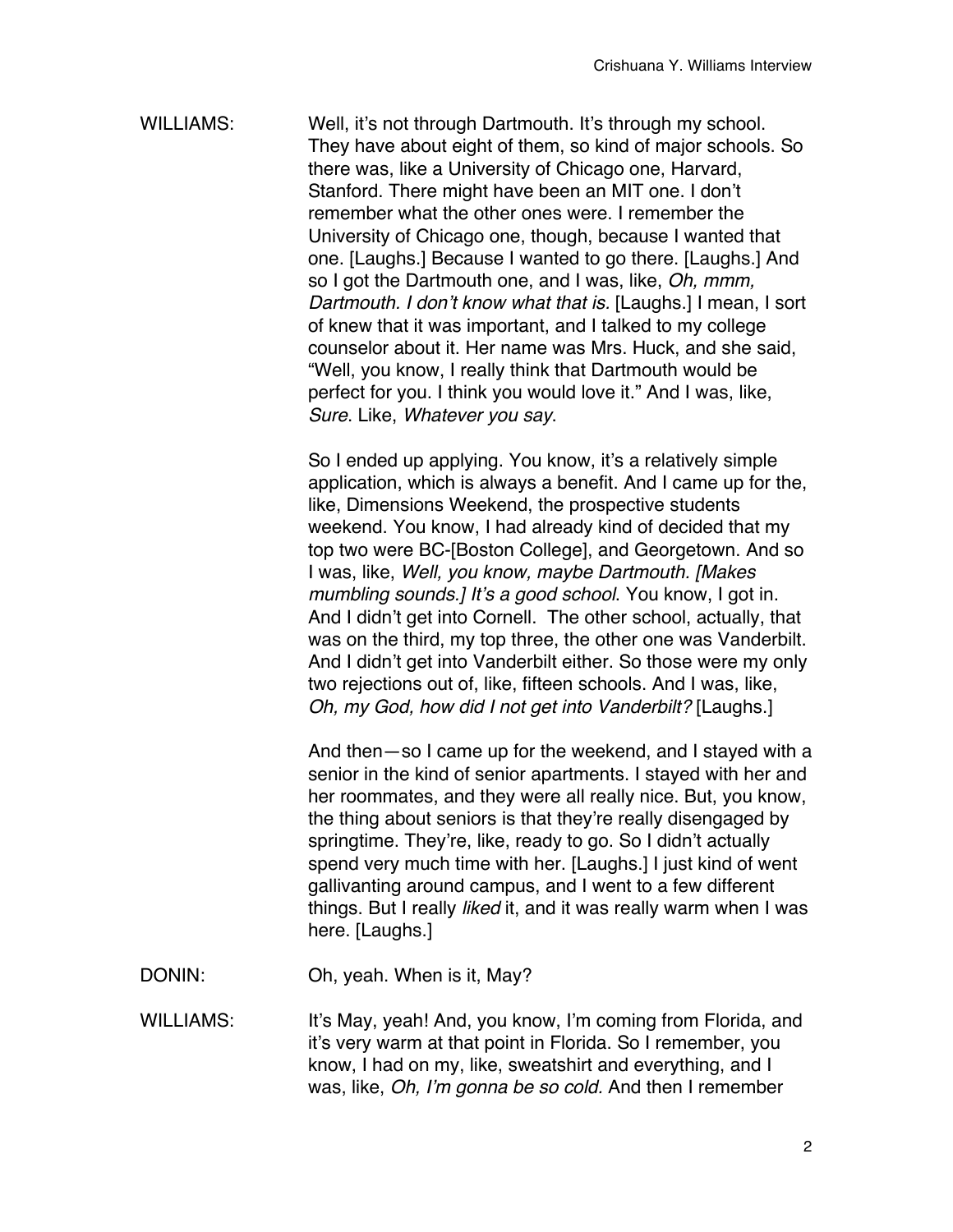sitting on the Green, you know, like, the days that I was visiting, and I was, like, *Wow, it*'*s so warm!* And I was, like, talking to one of my friends. I was, like, "You know, I'm wearing a tank top right now!" [Laughs.] She was, like, "I *guess* that's a big deal." [Laughs.]

So that was a huge thing because it was all so sunny, and I went down to the river, and I fell in love with the river. But I didn't meet anybody else, which is interesting because whenever I talk to my friends that went to Dimensions, they were, like, "Oh, I met So-and-so and So-and-so. We kept in touch, and then when I got here, I knew them." I didn't meet anybody. [Laughs.]

- DONIN: Well, who were you hanging out with?
- WILLIAMS: No one. I was just kind of walking around, going to things. I remember that I did sit by this girl on the bus, and I, like, talked her head off. I was, like, so excited. And I was, like, "Yeah, I'm gonna go do this." And, "Where are you from?" And she was kind of, like [laughs], sitting there, like, *Oh, my God, please stop talking to me*. [Laughs.] But, you know, I kind of ran into her again, and she was very pleasant, so I guess I didn't really annoy her.

But anyway, I went to Dimensions, and I really liked it, so that was a huge factor. And I was, like, *Oh, I can see myself here. You know, it*'*s not snobby at all. Everyone*'*s really welcoming*, and, you know, they do a lot of singing for you and things. So I was, like, *This is kinda fun*. [Laughs.]

And then financial aid packages came in, and Dartmouth's was by far the most generous, so that was obviously—you know, even if I wanted to go somewhere else, that wasn't going to be the case. [Laughs.] So I ended up just picking Dartmouth, which wasn't a bad decision.

DONIN: It wasn't a hard decision, then.

WILLIAMS: No, not at all. After Dimensions, I liked it. So that was great. And then the financial aid package really just cemented the deal. Like I said, I mean, if I would have been, you know, "Hey, Dad, I'm really thinking about Georgetown," he would have been, like, you know, "Can't afford Georgetown. So—"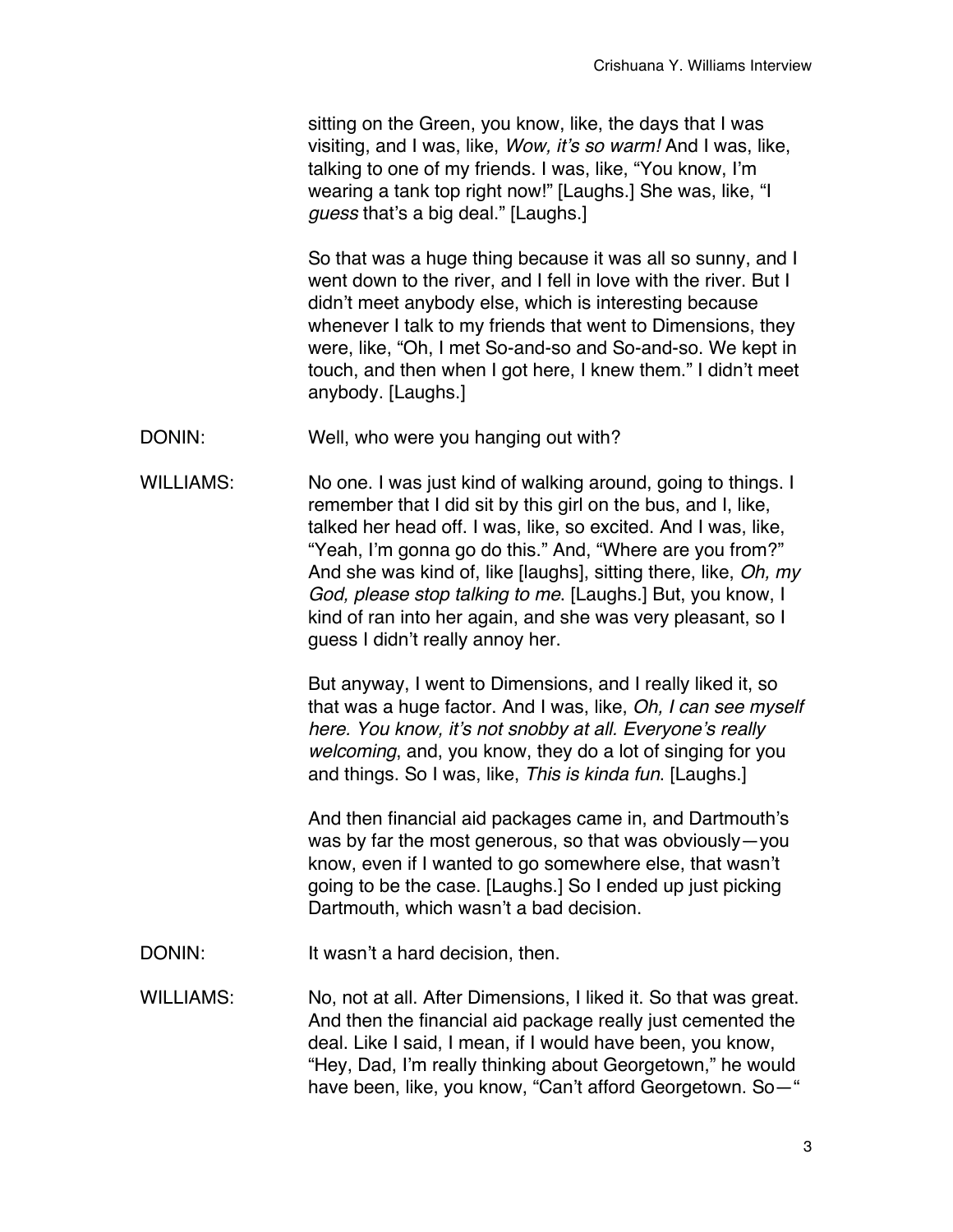[Laughs.] So the financial aid package was actually the reason I ended up coming, but it was very helpful that I liked it, because otherwise it would have been really sad.

- DONIN: So when you were here, in terms of whom you saw, did you see people of color? Did you feel like you'd fit in here?
- WILLIAMS: I didn't see that many people of color. I mean, I saw them around, but the other thing: I came from a private school that looked a lot like Dartmouth. And that was one of the other reasons: It was a very comfortable atmosphere. I didn't come from a school that had a lot of students of color. I think out of my class of, like, 57, we might have had three black students in our class.
- DONIN: Wow.
- WILLIAMS: And I was the only girl by the time we graduated, and I had gone to school with, you know, with everyone in my class for a good eight years or so. So, you know, that wasn't something that I was thinking about at all. And, like I said, this experience is, like, very similar in a lot of ways to how my high school was, and it was never a problem then, so I didn't even think about it, you know? It was interesting because, you know, the way I graduated—that was the *main* focus. [Laughs.] It was very much a shift from the beginning to the end. But, no, I wasn't thinking about that at all, actually.
- DONIN: So were you the first—do you have siblings? Were you the first in your family to go to college in your age—I mean, you know, not counting your parents. Did you have siblings that went to college before you?
- WILLIAMS: No, no, I'm the oldest. I have a little brother. He's 15 now, so about a seven-year difference. And so I'm the oldest.
- DONIN: So you made the first decision
- WILLIAMS: Yes, yes.
- DONIN: Okay. So how did your family feel about you going so far away?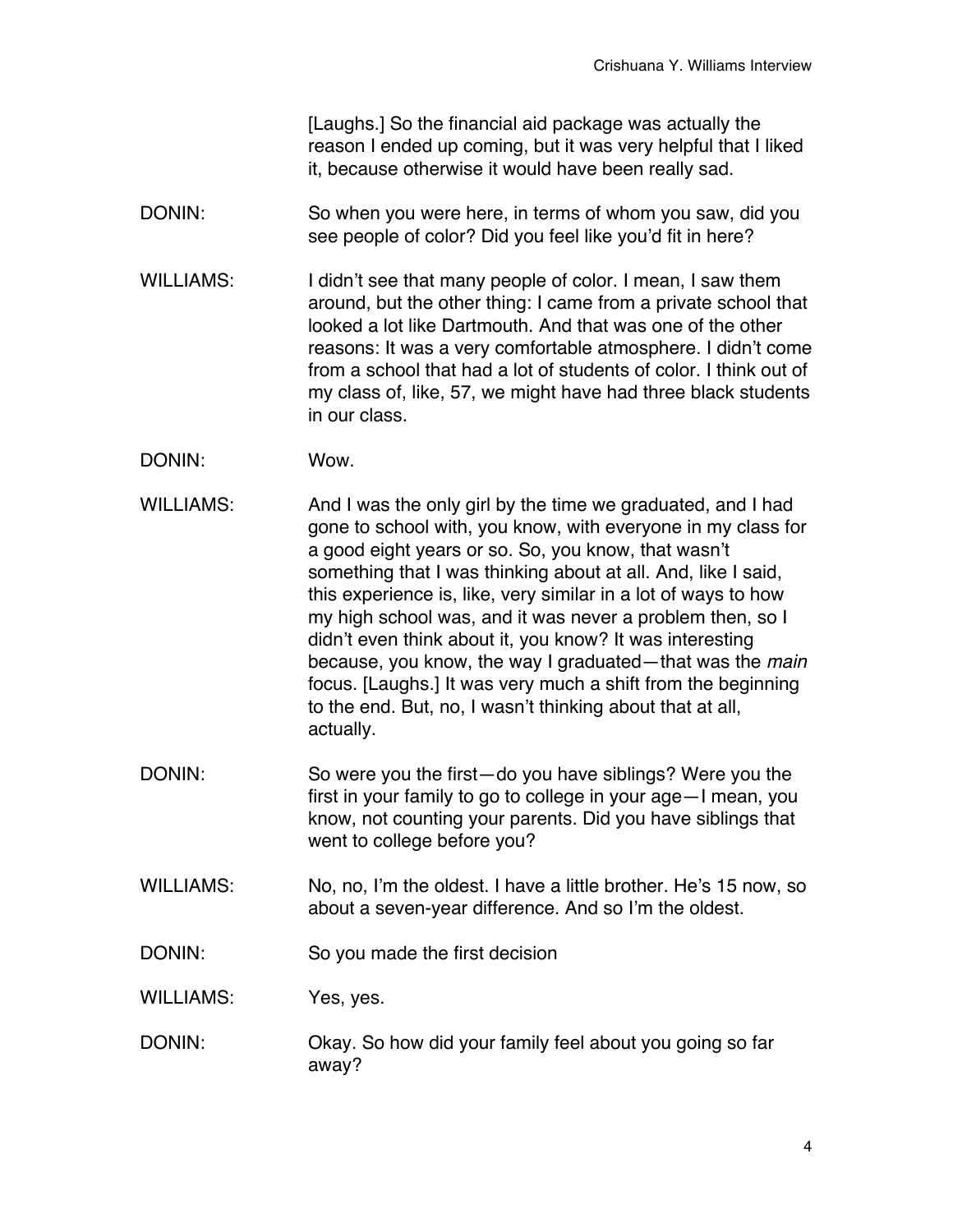- WILLIAMS: Well, it was tough. I mean, I'm very close to my family. My mother died when I was 12, so it has just been my father and my brother and I, and we're very, very, very close. And I served a lot of times—you know, growing up I served very much like a dual role. You know, I would very much be in the kind of maternal role in a lot of ways. So I think it was a huge deal for me to go away from home, because I think ultimately my dad had pictured me, like, going to school down the street and living at home. [Laughs.]
- DONIN: Right.
- WILLIAMS: I don't think he had really come to grips with it. But the other thing that I think happened is that my dad went away for college. He's from Senegal, from Dakar, and he went off to France for college—in this very, you know, very typical kind of neocolonial relationships and things like that. And so it wasn't necessarily a big deal for him.
- DONIN: No. He understood the travel.
- WILLIAMS: Mm-hm, mm-hm, mm-hm. And that kind of, like, "It's your job now to go away and learn and then come back." And so I think at that level he was fine with it, but I think he was also not ready for me to not be in the house. You know, I was such a huge, you know, support structure in the house and that type of thing, so it was tough.
- DONIN: Yes, leaving them behind.
- WILLIAMS: Yeah, yeah, especially my little brother, because him and I are very, very, very close.
- DONIN: So he was like, what—ten—when you left?
- WILLIAMS: Mm-hm, mm-hm.
- DONIN: Yeah.
- WILLIAMS: Yeah, yeah. And it was. It was tough, even after I—you know, even after I was here for a while, my family struggled a lot. My brother just really didn't adjust to school well. He had started going to school with me the year that I was graduating, my senior year, so he was—he might have been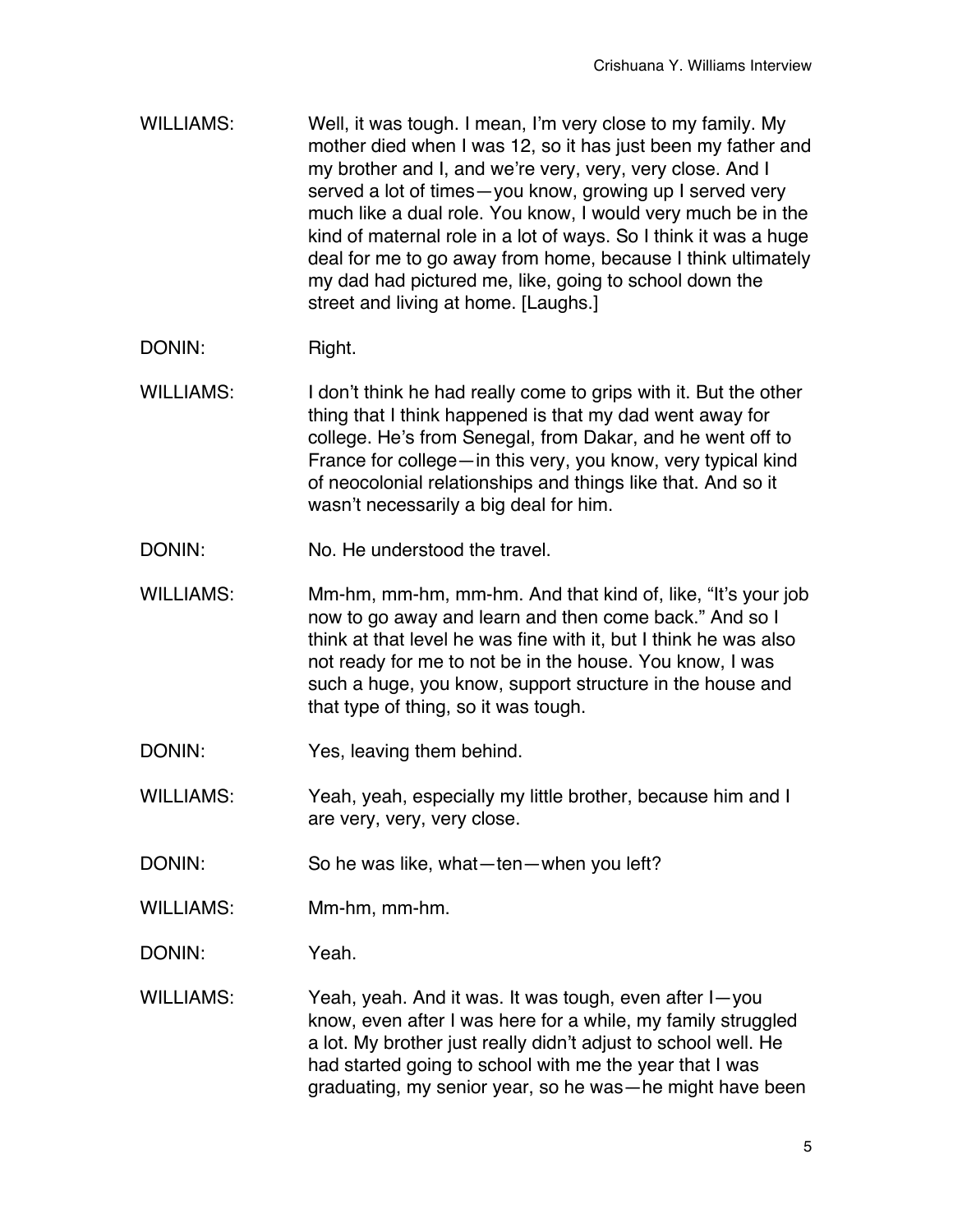younger than—yeah, he was in—I don't remember what grade, but he was in maybe, like, sixth grade or something like that. So I'd been taking him to school, and we'd gotten really close with that, too. So I think it was toughest for him, just not having me around, him being an only child all of a sudden. He wasn't ready for that. So he, like, got in trouble a lot in school and things like that, and I had a hard time kind of straddling both worlds, being so far away from home and then having to, like, readjust to school here.

- DONIN: It was sort of a distraction, then.
- WILLIAMS: It was very much a distraction my whole time that I was here. And, like, I went home every break. All of my off terms I spent at home, so, you know, sophomore winter I was home, freshman summer I was home, junior summer I was home, every break I was home. I think the only breaks I didn't go home was Thanksgiving, you know, because—
- DONIN: So short.
- WILLIAMS: Yeah, it's short, and, you know, you go home right again. I couldn't afford to go home twice. But every other break, I was at home, you know? Which was always interesting because a lot of—you know, your friends go off and go on all these trips and do internships and things, and I was, like, "No, I'm goin' home." But I needed it, every time.

So that straddling both of those situations while I was here was also very interesting, I think, and, you know, made my experience a little bit tougher but also, you know, made it a lot more meaningful. It put it in context all the time, you know? I always had that kind of—I was never allowed to be in the Dartmouth bubble all the time. You know, I couldn't just kind of go through Dartmouth and think, *Oh, this is, you know, my life now, and I*'*ve moved on, and now I*'*m a person*, and—you know, it was always, *I have this extra responsibility that I have to continuously pay attention to*, so I think that was really important for how I decided to make my experience here.

DONIN: So let's talk about how it was, say, your first term here. With this as a background, your focus—you know, your constant focus, obviously, back in Florida for a period of time, every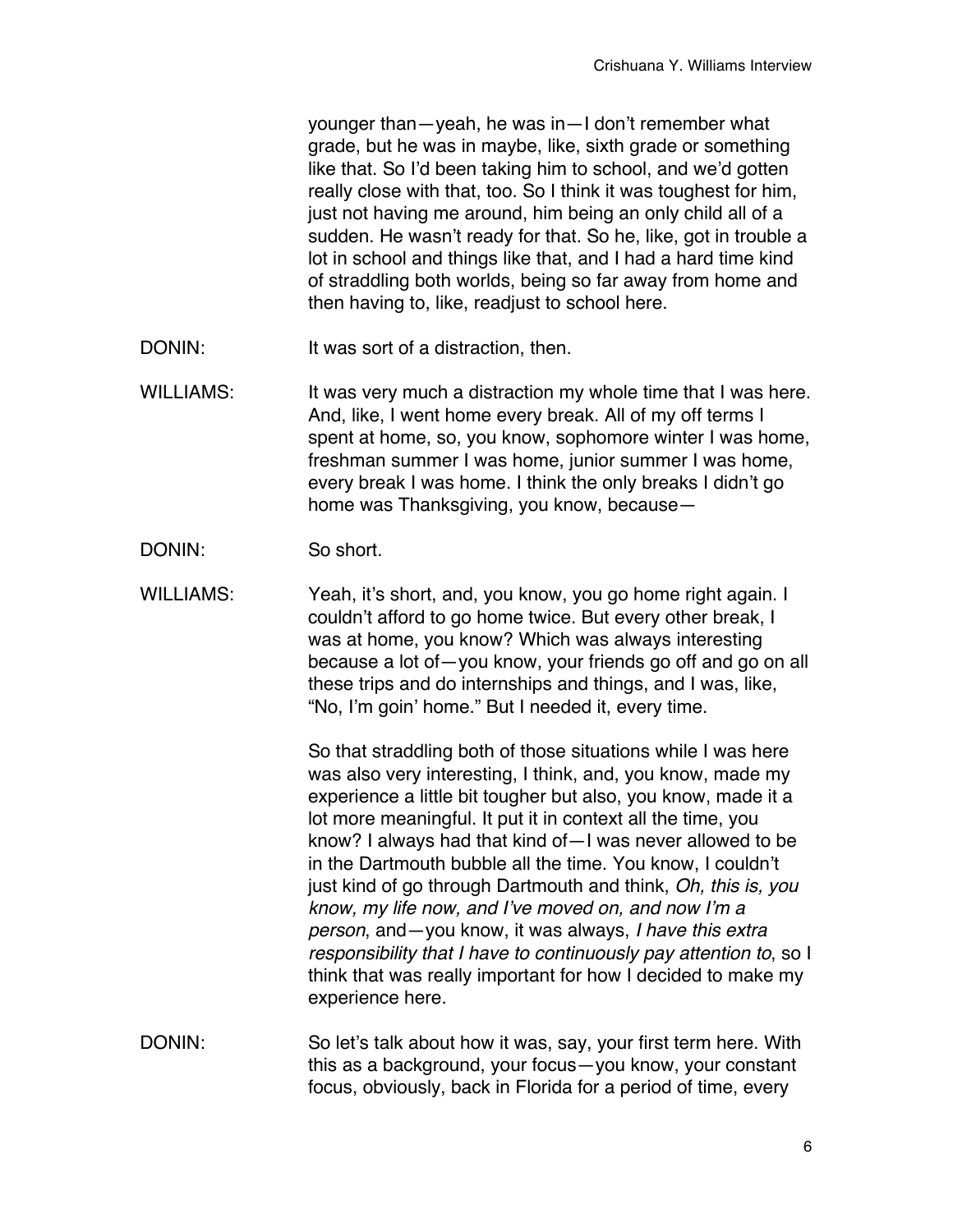day, probably, were you able to sort of immerse yourself in the Dartmouth experience? Go off on—did you do a trip?

WILLIAMS: I did. I did. I did canoeing, which was exciting, because that's one I really wanted. I had been canoeing a few times. You know, there's a lot of rivers in Florida. My best friend's really outdoorsy, and her family is really outdoorsy. So, you know, I would do a lot of different things like that with them. And so I was really excited. I went on a DOC trip. I loved it. I was, like, *Oh, my gosh, this is awesome! I get to be outdoorsy. I always wanted to do that.* I thought that I was going to be in the DOC. Like, I knew. I was, like, *I*'*m gonna go on all the canoeing trips. I*'*m gonna to go, like hang out all the time. It*'*ll be so much fun.* [Laughs.] Of course, that never happened. [Laughs.]

> But, yeah, I mean, it was very easy for me to throw myself into the Dartmouth experience because, like I said, it was familiar. You know, I went to a school that was very much that way, and I loved my high school. I had a great experience. You know, a lot of my best friends were there. I was very close with all the faculty and the staff members there, you know. When you go to a private school that's so small and for so long, you really become a part of that community. And so I was very excited to have a new community, and I was, like, *I*'*m gonna have two alma maters*, you know? [Laughs.] Which was, like, *This is gonna be High School Part Two*. [Laughs.]

And so I immediately kind of jumped into student assembly. That was the first thing I did. Like I said, having had experience that I thought would be very similar, I had an idea of how I might go about doing it, and for me, the really big part of my high school experience was being a part of the student council.

DONIN: Student government.

WILLIAMS: Mm-hm, mm-hm, because for me, it's very much a kind of giving back to the community and staying engaged in the community. So, like, all four years of high school, I was in the student council, and my senior year I was one of the copresidents. And so I was, like, *Okay, I*'*m gonna do that. that*'*s gonna be the first thing I do when I get to Dartmouth*.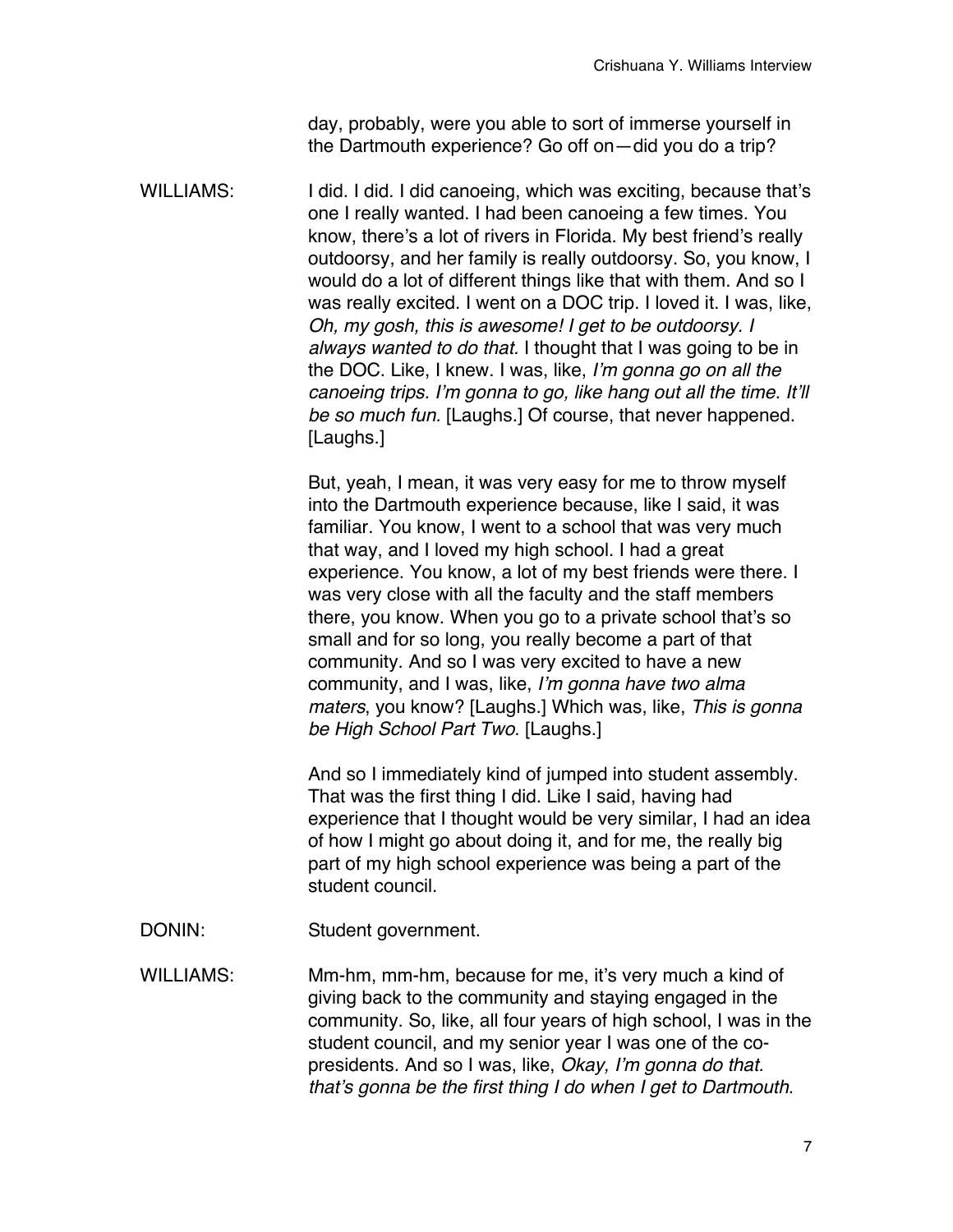So I was, like, I guess, a cluster representative, what they have for freshman classes, so each cluster has, like, two representatives, and they kind of represent the freshman class in, you know, student assembly.

- DONIN: What makes up a cluster?
- WILLIAMS: I guess it's probably Dartmouth's way of doing residential colleges. They're kind of just like groups of dorms that are together.
- DONIN: Oh, I see. Like the East Wheelock Cluster.
- WILLIAMS: Exactly, exactly.
- DONIN: Those kind of clusters.

WILLIAMS: Mm-hm, mm-hm. I lived in the River—you know, [Makes sounds.] [Laughs.] So I was, you know, one of the only River Cluster representatives, and so I was immediately in student assembly, and then I kind of joined—I guess the way—I don't know if it still works this way now, because I stopped really being involved. [Laughs.] But at the time, we had these kind of committees, and so within student assembly there was, like, you know, the major, like group of all the representatives and things, and then there was, like, smaller committees. And so the committee that I joined was diversity and community affairs, which, you know, kind of goes along with my whole theme, so I figured that made sense.

> And so that was my first kind of, like, *I*'*m in Dartmouth. I*'*m a part of the student assembly. You know, I*'*m gonna know what*'*s happening on campus. I want to know what the issues are* and those types of things. *I want to be able, you know, [to] have a hand in how things work and how things effect change* and that nature.

> But then I also joined—there's an indie-rock group. They call it Friday Night Rock. And that was something that I was really into in high school, but I never really had friends that were into it, so I'd always be kind of, like, going off and doing these things by myself and kind of dragging my friends along to, like, these concerts and things. So that was one of those things I was really excited about. I said, *Oh, I*'*m in college*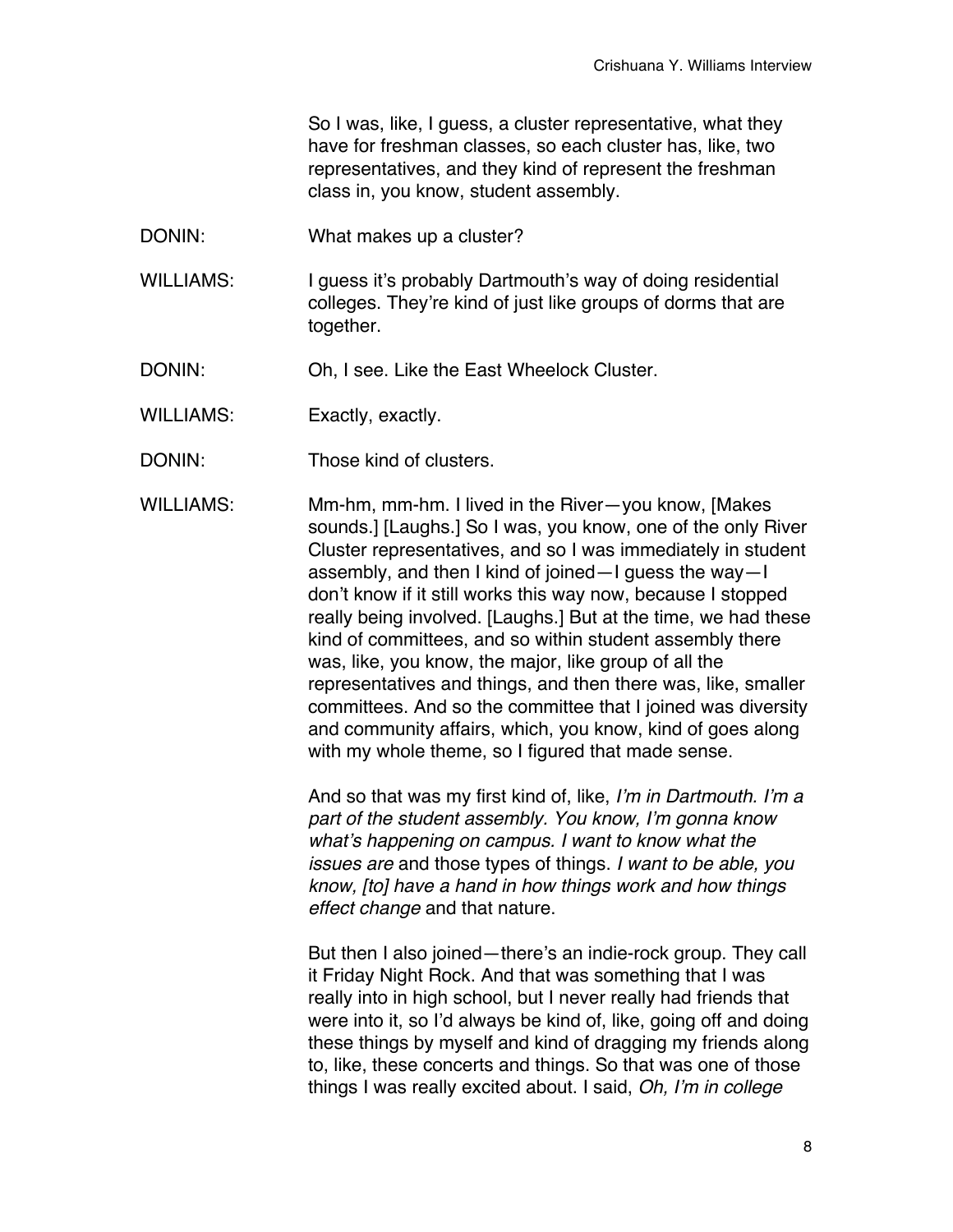*now! I can be with people like me!* [Laughs.] And they were all really, really too indie for me, actually. [Laughs.] I remember sitting in a meeting going, *Well, I have no idea who you*'*re talking about. Like, I don*'*t know any of these groups*. [Laughs.] They're all, like, in skinny pants and, like, cool haircuts, and that was, like, *Uhh!* But they're all really cool, so I enjoyed that.

And then I also wrote for the music magazine. I was one of the interviewers for that. What else did I do? I did a lot of things my freshman year. I was kind of, like, *I*'*m gonna try everything.* [Laughs.]

And then, you know, I was also involved in the Afro-American Society, which is, you know, what I ended up doing, and that was my focus for, you know, all of college. But it started there very tentatively, because I didn't quite know what that meant. [Laughs.] You know, I just kind of assumed that it was, like, a diversity group.

One of the other things that I did in high school was we started a diversity, like, club, basically. We didn't have anything like that on campus, and, you know, having a predominantly white campus, you can't really—you know, you have to have those conversations. And so one of my close mentors and I, you know, started talking about it early on in my freshman year, and I went to a conference for it, and we, like, talked about how other schools did it. And so we started on.

And so when I came here, I was, like, *Oh, of course Afro-American Society*, something like that, you know? You know, I don't even know who calls themself Afro-American anymore. [Laughs.] And I went, and I was thinking, *Man, all these kids are way too black for me! I*'*m not this black!* [Laughs.]

But all of my friends that I had started to, you know, spend time with, you know, were all a part of this society, and so I kind of joined and started hanging out with them. And it was where my friends were, so I spent more and more time there.

So those were, like, the main things that I did. My goal was, like, *I*'*m going to just do everything, and if I don*'*t like it, then I*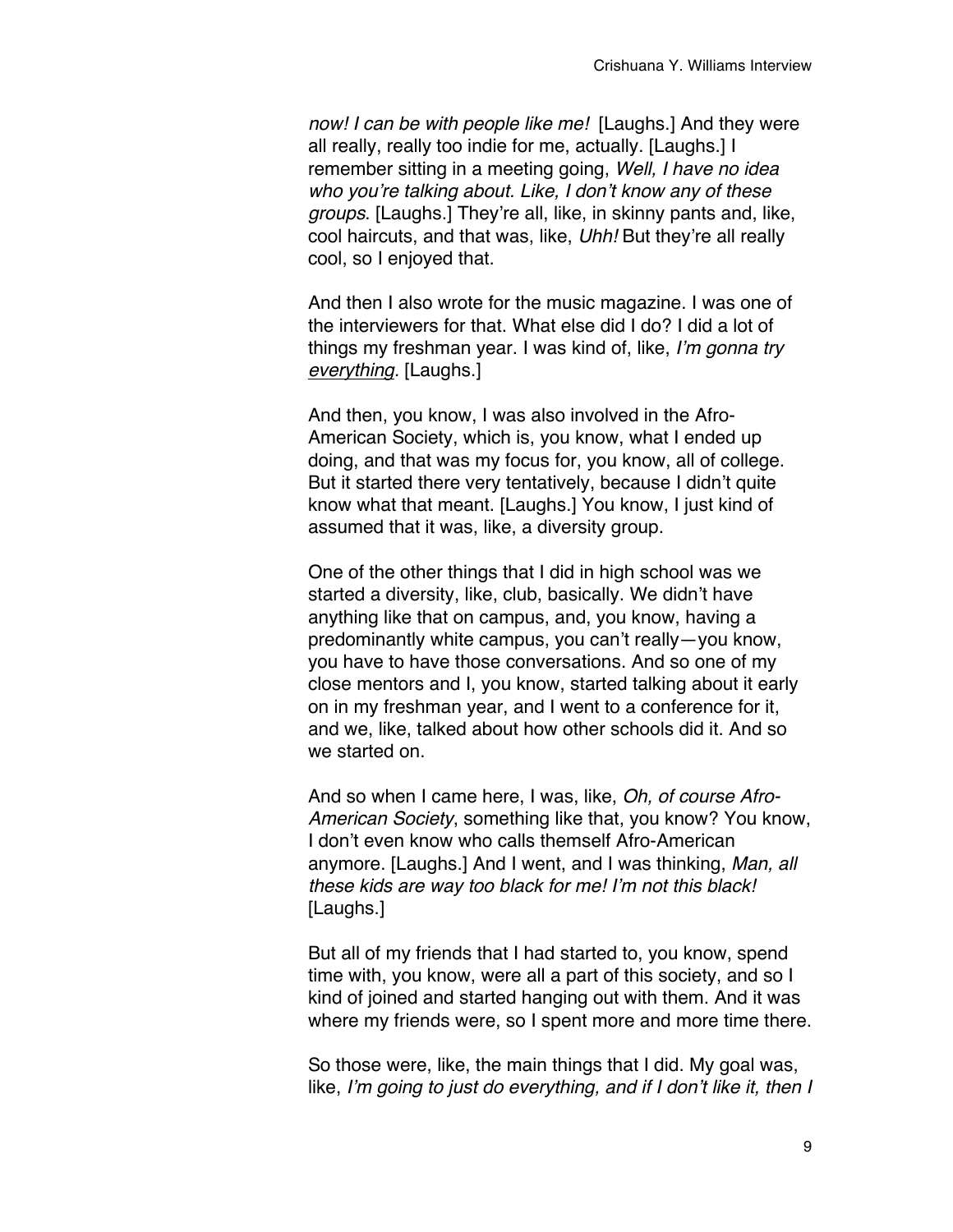*won*'*t do it anymore, you know, but I*'*m gonna try a bunch of stuff.* Which was very helpful, I think, because I ended up having a lot of different experiences that my friends who hadn't branched out at the beginning didn't have and wished they had by the time senior year came around.

And so it was interesting because, you know, my freshman year I kind of went and did everything and then kind of narrowed my focus by the time senior year came around, whereas all of my friends kind of did the opposite kind of cone effect and started branching out when they were seniors.

And so I remember having a conversation with my roommates, and they were, like, "Yeah! I guess I didn't know about the Bema." [Laughs.] It was, like, "What are you talking about? I love the Bema. That's my favorite spot on campus. And all these different, like, very stereotypical Dartmouth things I had done already. And so I remember thinking, *Well, this is so interesting*. Like [laughs], *I don*'*t care about any of this stuff anymore. I already did that.*

- DONIN: It sounds like you were much more sort of self-confident about sort of putting yourself out there—
- WILLIAMS: Mm-hm. Right, right.
- DONIN: —as a lowly freshman-

WILLIAMS: Right.

DONIN: —whereas a lot of people—

WILLIAMS: Don't have that experience at the beginning.

- DONIN: —have the feeling of, *Oh, I*'*m a loser* or *I*'*m not gonna have any friends.*
- WILLIAMS: Mm-hm. Or *I*'*m on the bottom of the totem pole. I can*'*t really—*

DONIN: Yeah, *How can I fit in?*

WILLIAMS: Yeah.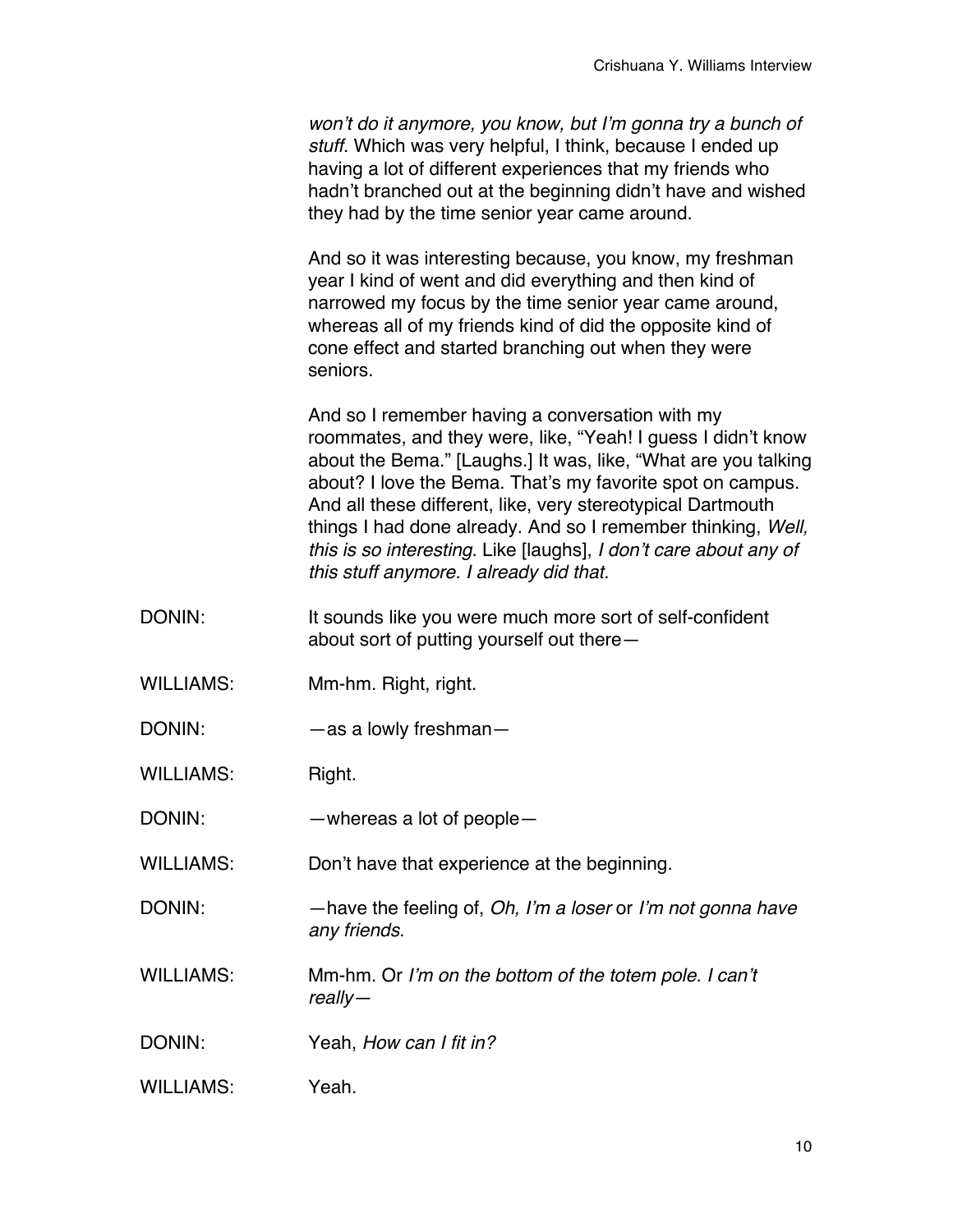- DONIN: But you didn't experience any of that.
- WILLIAMS: Like I said, I mean, a lot of it had to do with the fact that I went to a place that was familiar and comfortable in many ways. You know, it was almost as if someone had just kind of, like, quadrupled the size of my high school and put it in the middle of nowhere. You know, that's very much how I felt all the time being here. And so, you know, dealing with the kind of general sense of affluence that you have—that was not new to me. There's people in my school that—you know, whose parents own, like, chains of banks, you know? It was, like, *This is not new for me*. You know, my best friend has a gigantic house. Like, none of those things were, like, offputting and intimidating to me, because I had already done, in ways that, like—you know, I had done it and succeeded, you know? So for me it was not something that I was afraid of, where I was going to shy away from because I was, like, *Yeah.* But, like, at the end of the day, like, I still had a better G.P.A.—like, *I*'*m not afraid of you,* you know.
- DONIN: So did academics—was that okay? You slid right into that okay?
- WILLIAMS: Well, sort of. I did very well my freshman year because in a lot of ways my high school was tougher than Dartmouth, in some respects. I think the thing that really got me was the pacing. It's really easy to kind of get away with slacking, you know, and poor study skills when you have a full semester. [Laughs.] So I think the first thing that really just kind of bit me in the butt was how fast the quarter was. So my freshman fall was pretty decent. And then winter was, like, a little—winter is a shorter term. It's cold and dark outside. So that one was not so good. But, you know, spring was good again.

And so, like, for me the rigor of the classes wasn't necessarily that tough. I think had I decided that academics were important to me, my sophomore year, I would have been a lot more successful here—[Laughs.]—academically. But I think the thing that really happened is that emotionally I didn't have—I never had that kind of conflict of, you know, emotionally not engaging with my work. And so that really, really made it tough for me to do well in classes because I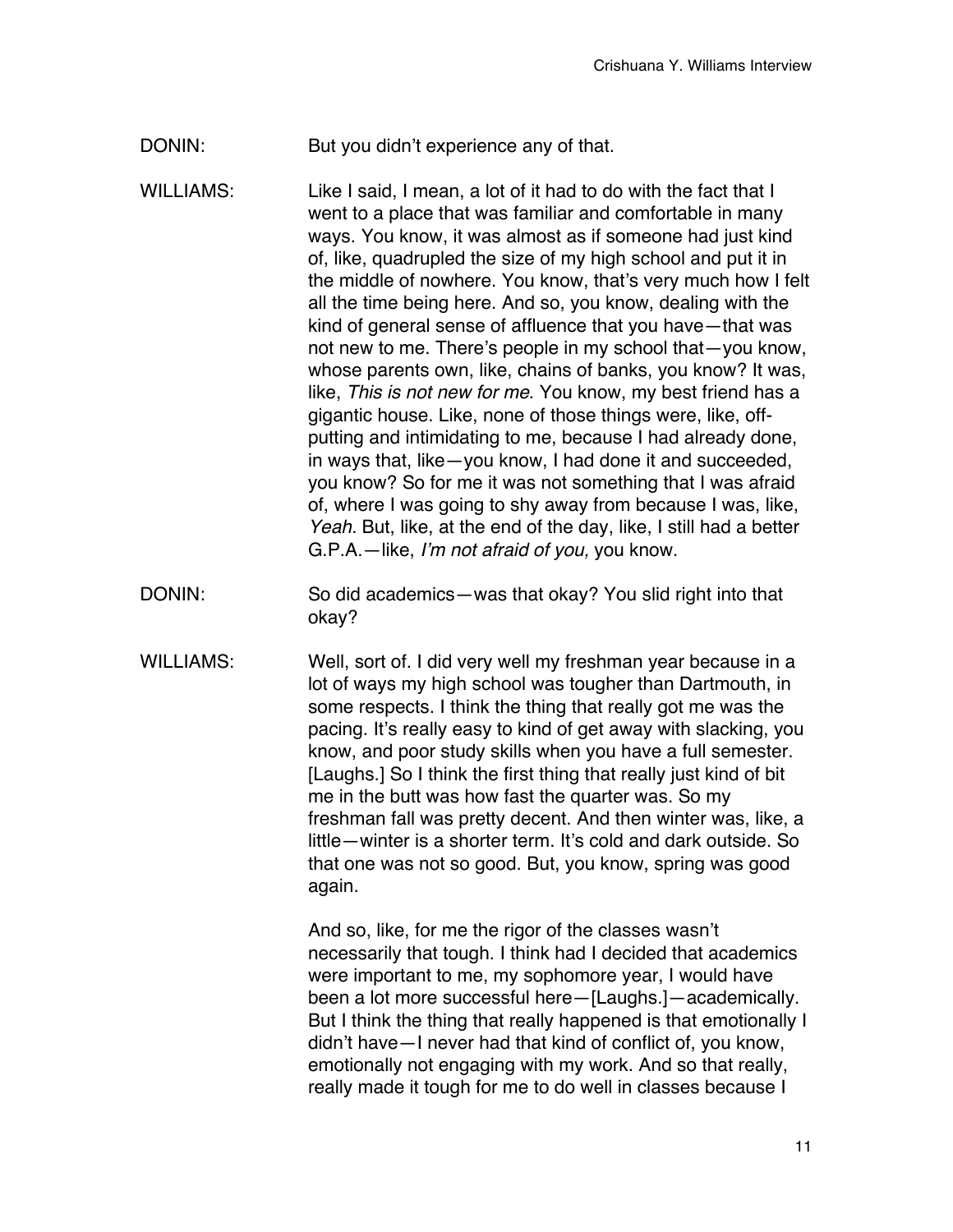wasn't thinking—I wasn't thinking about class when I was in class. When I would leave class, I was thinking about home, I was thinking about, you know, so many other things, and so I think learning that balance took me a very long time, and that was something that I hadn't had any experience with.

So I would have done better here if I would have decided to do better here, but I think I came to the conclusion my junior year—and obviously everything, you know, when you think backwards, is kind of on this long timeline, so I was having a hard time working chronologically.

But my junior year was the time when I kind of decided that—you know, I figured, *This is the only time I*'*m gonna have to figure out who I am as a person,* and so I think I spent more of my energies working on those types of things than on academics, because for me, it wasn't—I didn't need to prove anything anymore. [Laughs.] I just needed to graduate. It would still say Dartmouth. And I wasn't ever trying to do anything that would require me to, like, excel or anything, so for me it ended up becoming—you know, *This is more important.* For me to figure out who I was was a more important use of my time while I was here. *As long as I*'*m not failing, I*'*m okay*. [Laughs.] And little did I know trying to figure out who I was would be way, way, way more challenging than any class I've ever been in.

DONIN: Who helped you with that?

WILLIAMS: I guess my dean. My junior year, I was—well, hmmm. When did it start? My sophomore year, sophomore summer I was really, really, really depressed. Like, I've never been depressed before in my life, and I've been through enough things that might make someone, you know, be depressed. But I was really, really depressed, and I was having this really hard time kind of figuring out my sense of purpose and my sense of self and place, and so I was having all these kind of, like, intellectual, like, battles. Like, *Why am I here?* Like, *What is the point of this?* You know, *I should be at home*. You know, a lot of it had to do with me feeling like my place was at my house, you know, with my family. And I could never really justify why I was here in this space, you know? Especially because I think the environment around here is so selfish, you know. I was struggling all the time with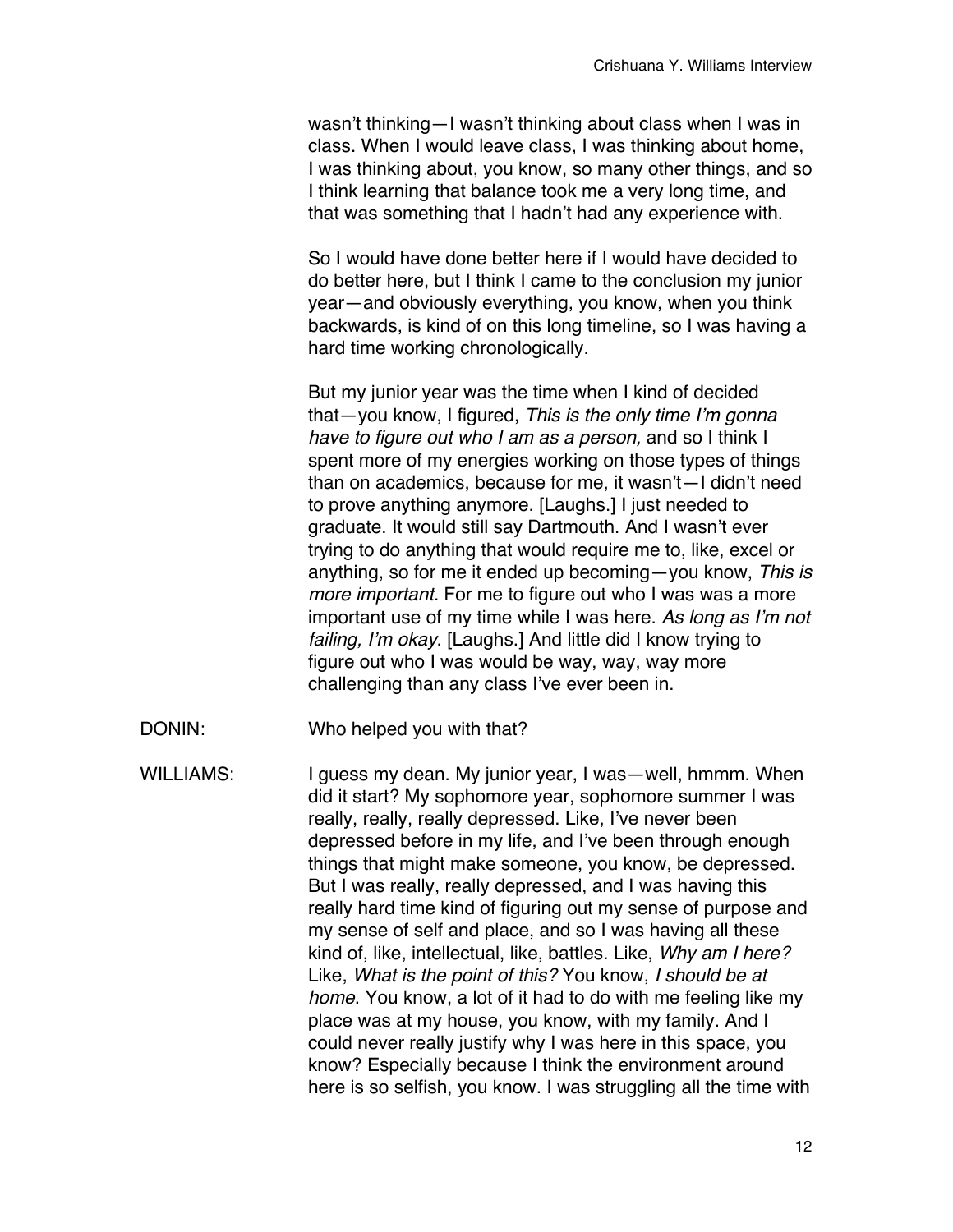the kind of, like, individualism of Dartmouth. And so—which happens. To be very successful here, you really have to think of yourself because you can't afford to think of anything else.

- DONIN: But you had another obligation.
- WILLIAMS: All the time. All the time. And my brother was having a really hard time in school, you know? He was getting in trouble a lot and having a hard time making friends and those types of things, and I think those had to do with him having me at home all the time. And, like, there was no transition. You know, there was no, "All right, well, I'm not gonna be here as much," you know, because even well until I was, like, you know, 17, my brother was coming with me to things. My dad would kind of make me take him along. [Laughs.] Because he [my dad] was, like, "He's [my brother] gonna be home by himself? No, you gotta take him with you." And so there was no transition to that time where "I'm just not gonna be around as much." So for me to just disappear from the house I think was really tough. And so that was always kind of nagging at me, so I could never really be truly here.
- DONIN: Nor could you indulge in the job of figuring out "who I am."
- WILLIAMS: Right, right. Exactly, exactly. And so my sophomore summer—like I said, I was really just having this hard time. I was kind of like, *I don*'*t*—I was a French major, and I knew that I was going to be a French major. Like, in high school, like I was in A.P. French, and I loved it. I went to France. I was, like, *This is what I*'*m gonna do with my life.* And my dad speaks French. He's, you know, from Senegal. And so I was, like, *I*'*m gonna do French*.

And my sophomore year was when I was, like, *God, I hate French!* [Laughs.] I was, like, *I can*'*t stand this major! I don*'*t know what the point of it is*. You know, I thought that I wanted to do ambassadorial work and I was, like, *I don*'*t wanna do that.* Like, I didn't know what I wanted to do anymore. I didn't know, you know, why I was taking the classes that I was taking. You know, I enjoyed my friends. They were all very strong people, but they couldn't understand where I was coming from. And so that was tough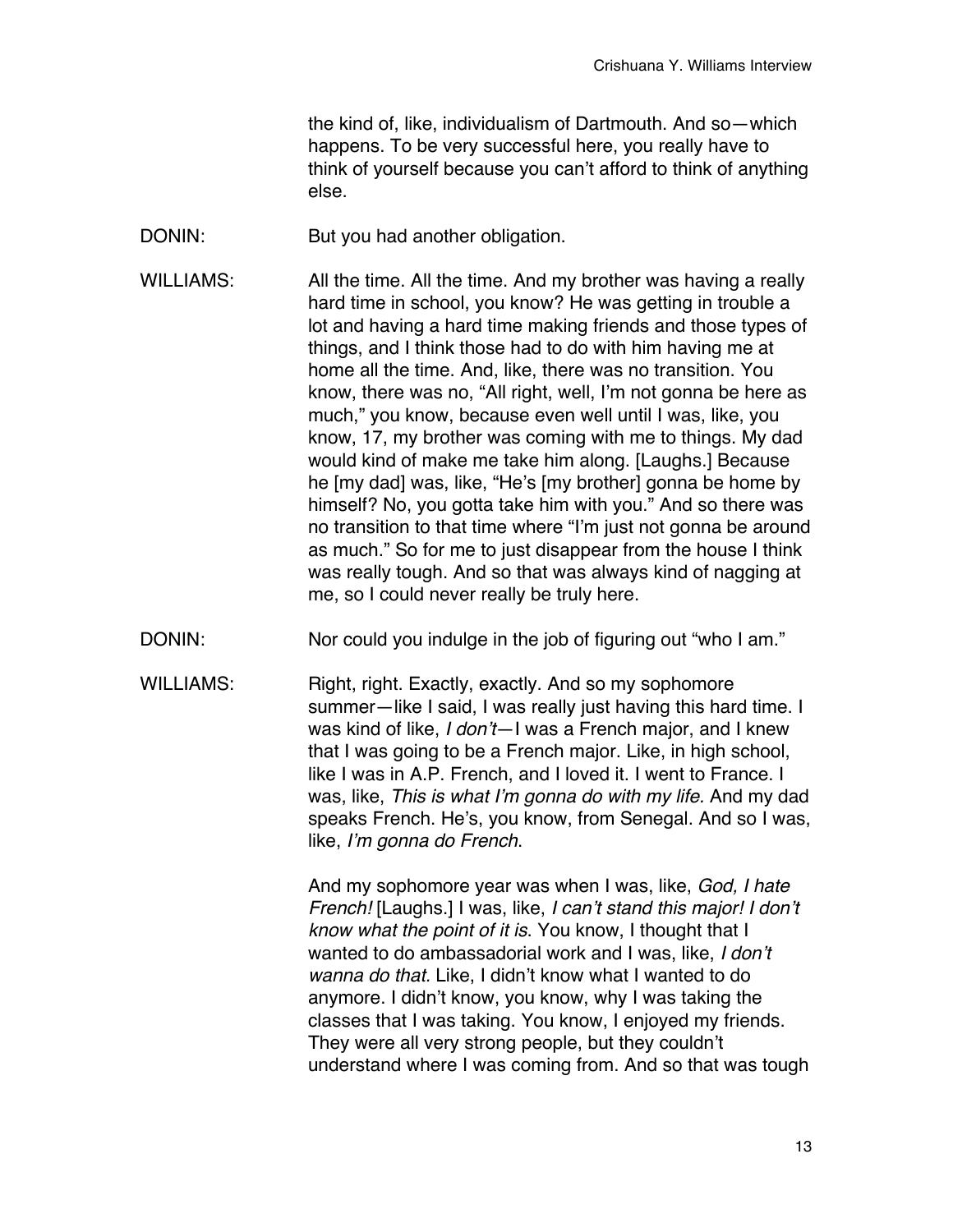for me. And no one seemed to get it, either, and so I just was really depressed. I was just, like, not happy.

DONIN: It must have been lonely for you, too. Wasn't it lonely?

WILLIAMS: Well, the nice thing about it—I mean, I did a good job of picking great friends from the beginning. I had a very close group of four or five girlfriends. You know, those always kind of shift. But, they're very strong women also. And, you know, I think it has to do with us all kind of empowering each other, but they were all very strong women. So we lived together. Four of us lived together my sophomore summer. So it was really positive to have them around.

> But I think everyone kind of went through something at the same time and really had that—which happens to everybody, I think, when you get to that halfway point. So they weren't that helpful because they were trying to figure out what *they* wanted to do. My roommate had been in engineering, and she was, like, "I hate engineering. I don't want to be an engineer. I don't know how to get outta this." So that was, like, her dilemma. You know, everyone was kind of having that moment. But I think mine was probably the most profound.

And so I would just be in my room. I wouldn't come out. You know, I would just, like, lay in bed all day, and they were just, like, "I don't know what's wrong with you." And so eventually I went and talked to my dean, who—you know, I don't know if you know about the Dartmouth advising system and how poor it has been the past few years. I mean, they're working on it, so—but, you know, a lot of deans coming in now. So I had multiple deans, and I didn't really know who was who, so I kind of just went to the first person that would talk to me.

And it was Dean Thum, and she has a background I guess in psychology, so I think that helped, I think. [Laughs.] You know, she spoke to me in a way that was, like, "I understand that things are happening." And so she would advise me at the time to, "Hey, maybe you should take some time off. Maybe you should go home and figure things out if that's where you feel like you're having the most struggle." And I'm going, "I can't go home! Like, what are you talking about?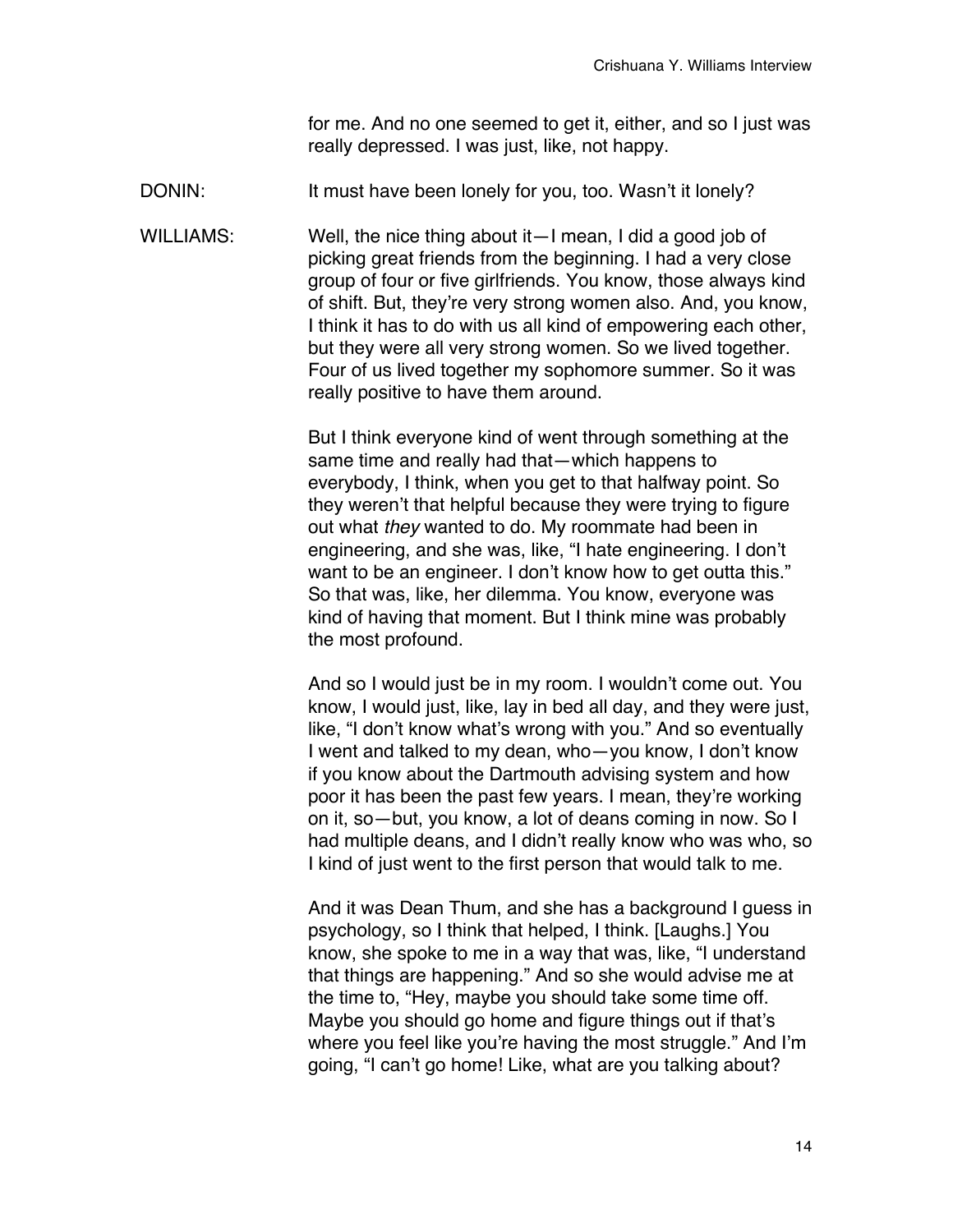Like, this is what I came here to do. I can't go home. We don't have time for that*.*" And so I didn't go home.

But I think she finally convinced me that at least, like, go home for a short period of time, so I kind of called my dad, and I was, like, "Dad, I'm comin' home." And he was, like, "Well, I don't have any money. Like, I can't buy you a plane ticket." And I was, like, "It's fine. I already bought it. I worked a little bit, and"—because I've had a job ever since I've been here, and I was, like, "I already bought the ticket. Don't worry. I'm comin' home. Just can you be at the airport?" [Laughs.] And he was, like, "Are you okay?" And I was, like, "Yeah, yeah, I'm fine."

And at the time, my dad's girlfriend had been with him for a very long time, and so she's very much like a second mom to me, and I remember her calling me and, like, "Are you okay? Did something happen? Did someone do something to you?" And I was, like, "No. No, no, no!" And I think she thought that I was pregnant or that I had been raped—something, you know, really, really terrible. And I was, like, "No, I just have to come home."

So I, like, went home. And we had, like, breakfast, and it was just like normal. I don't think we did anything. I think eventually everyone at my house was kind of like, "You're not gonna leave without telling me what's going on." [Laughs.] And I was just, like, "Uh, I just don't know, you know, what I'm doing there. I don't know, like, what is the purpose of my education." Like, all of these kind of profound things.

Fortunately, my dad is also very much into, like, philosophy, so—[Laughs.]—it wasn't too far off of a conversation for him. But he was very much kind of, like, "You know, we all go through it, and you have to figure it out. It's part of being an adult. We'll be here for you. But know that everyone goes through this. You're not different." "Well, ok, ok." It kind of made me feel better. Not really! [Laughs.] But I think my dad was, like, "This is the actual right answer. I can't tell you anything else," you know?

So I think I was home for, like, maybe three days or something like that. I, like, flew home that Thursday, and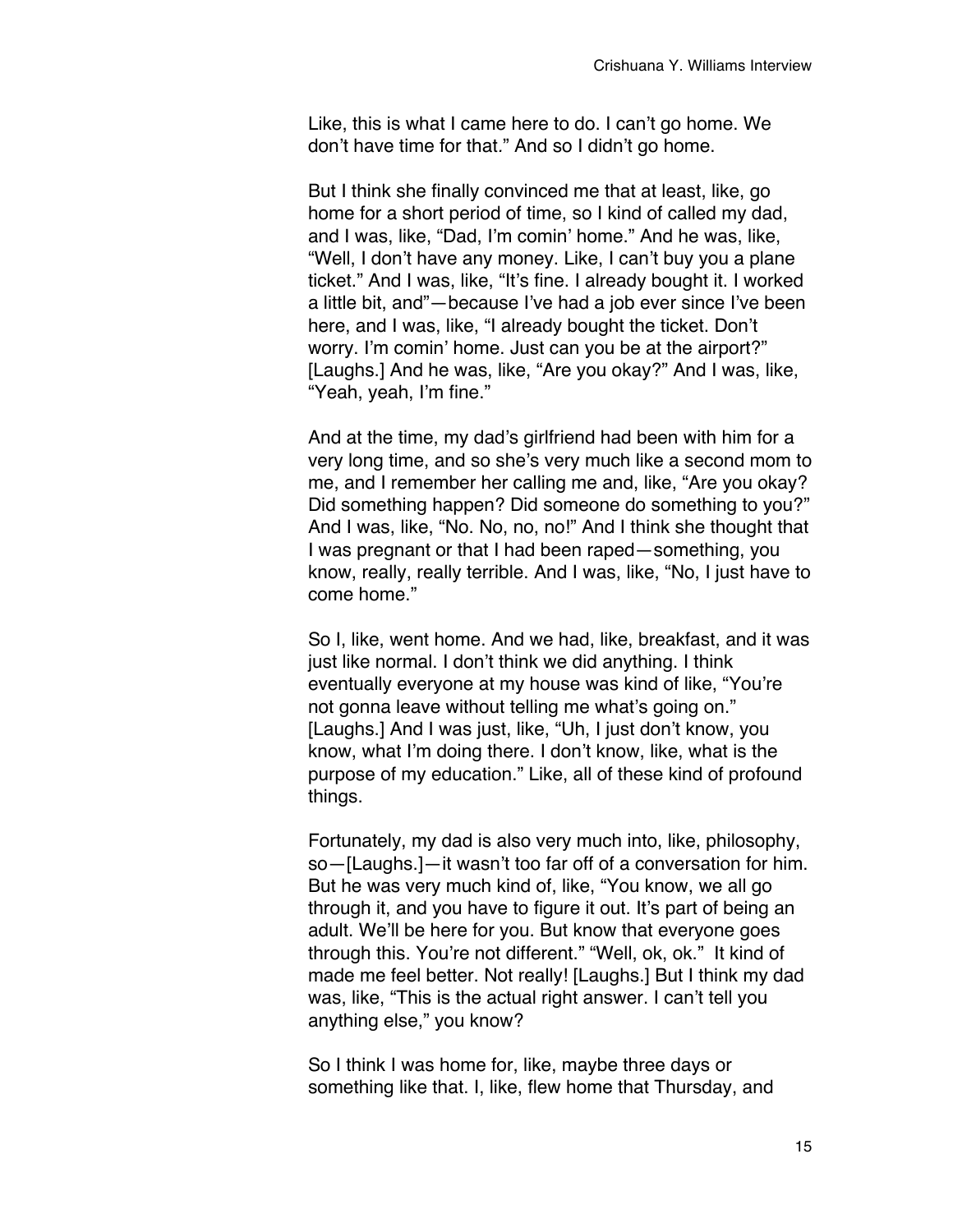then I was home, and I flew back on Monday. So, you know, it's a long—

DONIN: Long weekend.

WILLIAMS: Yeah. It's a long-I took the weekend off, though, I think. I think I missed a class on Monday. I just kind of told my professors that I wasn't going to be in class. [Laughs.]

> It's funny because, like, to get home is a long flight. Like, you know, you obviously had to get on the coach, which is two and half hours and then get into Boston, and then I usually take, like, a transfer. That's two and a half hours, another two and a half hours. So it takes, like, eight hours to get home. It's most of the day. So most of my time I was traveling, anyway. [Laughs.] Which is also good. You know, just to kind of literally be going away from Dartmouth, just in transit, away from Dartmouth, and I wasn't ready to come back, but I had to because I think it was the week before the last week of classes. And so the last week of classes I, like, scrambled through finals—like, whfffffff. It was rough. And then I was back home again for the break.

- DONIN: Oh.
- WILLIAMS: Yeah, so it was, you know, a very short period of time. I think I left at, like—I ended up dropping a class that term. My dean was, like, "Three classes is a lot. Just take two. It'll be fine." And so I dropped a class when I came back, and she had tried to tell me to take time off—[Laughs.]—and I didn't. And so, of course, I just stayed on all of junior year instead of taking a break. So that would be—that's spring, summer, fall, winter, spring again. Terrible, terrible for my psyche, my junior year.

DONIN: Junior year?

WILLIAMS: Yeah, I was on five terms in a row. Instead of taking time off, I just stayed on forever. [Laughs.] Because I started to feel like I was behind, you know. I was, like, *I have to really spend time in my classes and get my GPA up, because now I*'*ve just, like, tanked it, you know, in the past two terms, so I really just have to be here, take classes. I can*'*t my GPA up if I*'*m at home*. And, like, so much—like, GPA, GPA, GPA,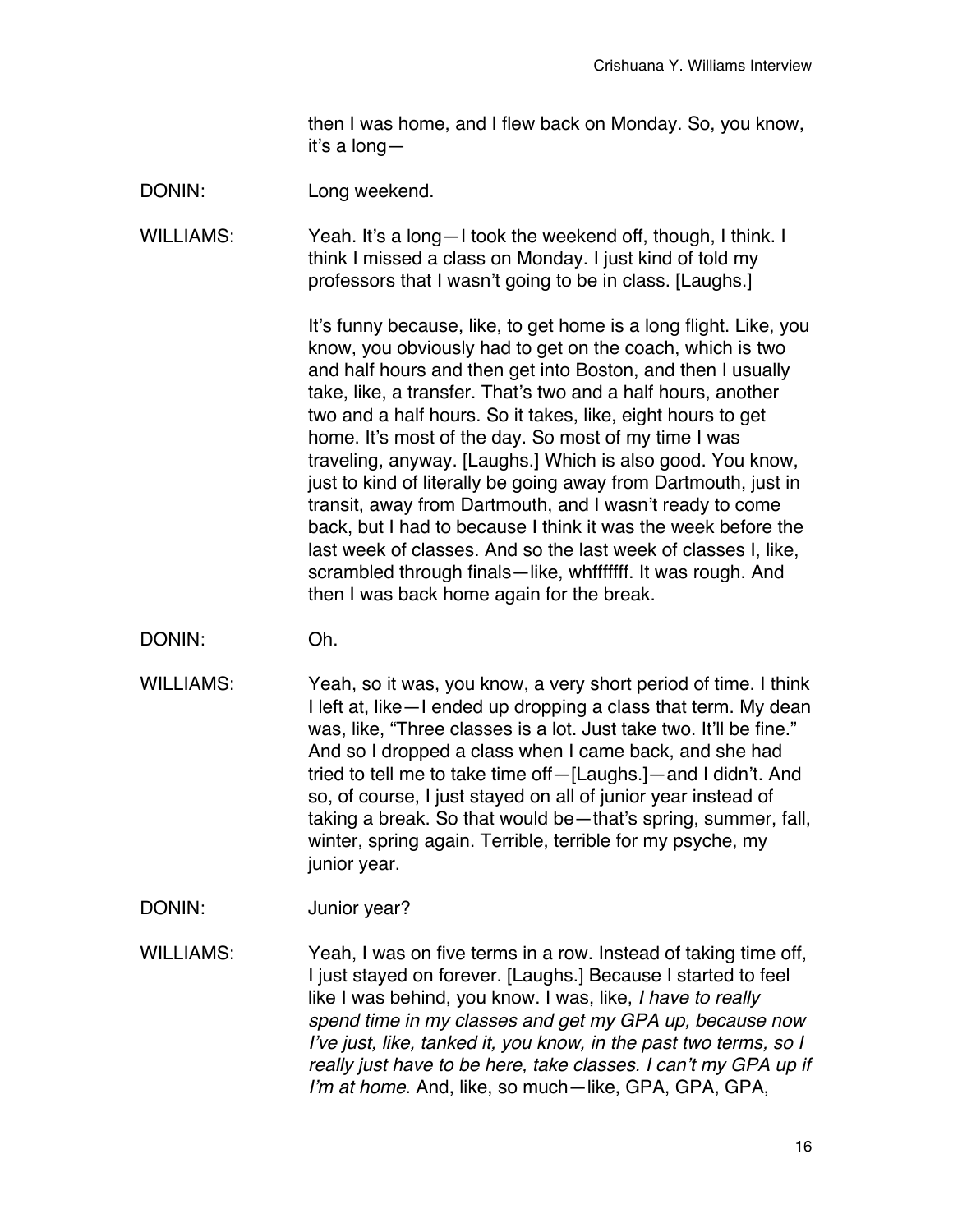because it was pretty bad. You know, you can't drop a class at the end [of the term]; that counts [towards your gpa].

And I think the other thing that had happened: My—hmm, one of my—oh, I guess the other thing that happened: I didn't go to France my sophomore winter because I was having a really hard time in French, mainly because I didn't like it, and I should have decided that I didn't like it sooner. And so I just really wasn't—I was having a hard time, like, staying engaged with the class, and my work wasn't really getting done very well. And so I, like, puttered out, like, a Bminus. And you have to get a B. You have to have a B average to go to Paris for the FSP. I really didn't want to go to Paris. I, like, wanted to go to Toulouse. But you can't go to Toulouse when you pass those classes, because I came in with already a lot of credits in French. And so I was just kind of, like, *I guess I*'*ll go on the FSP. It*'*ll be good*. So that was a whole 'nother thing. So that didn't help my GPA either.

So I just had this pressure of, like, *Oh, my God, I have to do better*. So all of my junior year I was trying to, like, pick it up, which obviously didn't work because—[Laughs.]—I should have gone home! And I was, like, *I can*'*t afford to take another off term also. I*'*ve already taken two.* Like, *I don*'*t wanna*—it was just really poor.

- DONIN: What was your state of mind at this point?
- WILLIAMS: I was so depressed. I was so depressed. And my roommates were really concerned, and they didn't know what to do about it. And by that point, my dean said, "Maybe you should see a counselor," and so I was, like, "Okay." So I started seeing a counselor, and that was helpful. You know, it was nice to talk about things. But the beginning of counseling is not necessarily progress yet, and so I was just kind of, like, walking around. I didn't always go to class. I didn't always feel like it. I would stay in my bed and not do anything. And the winter is always a rough time for me anyway because it's cold and dark, and so my junior year winter was just terrible. Oh, my God, it was terrible!

And I started becoming involved with my boyfriend now, which never helped because, like, it was never a thing, so it was always confusing, and that doesn't help. [Laughs.] And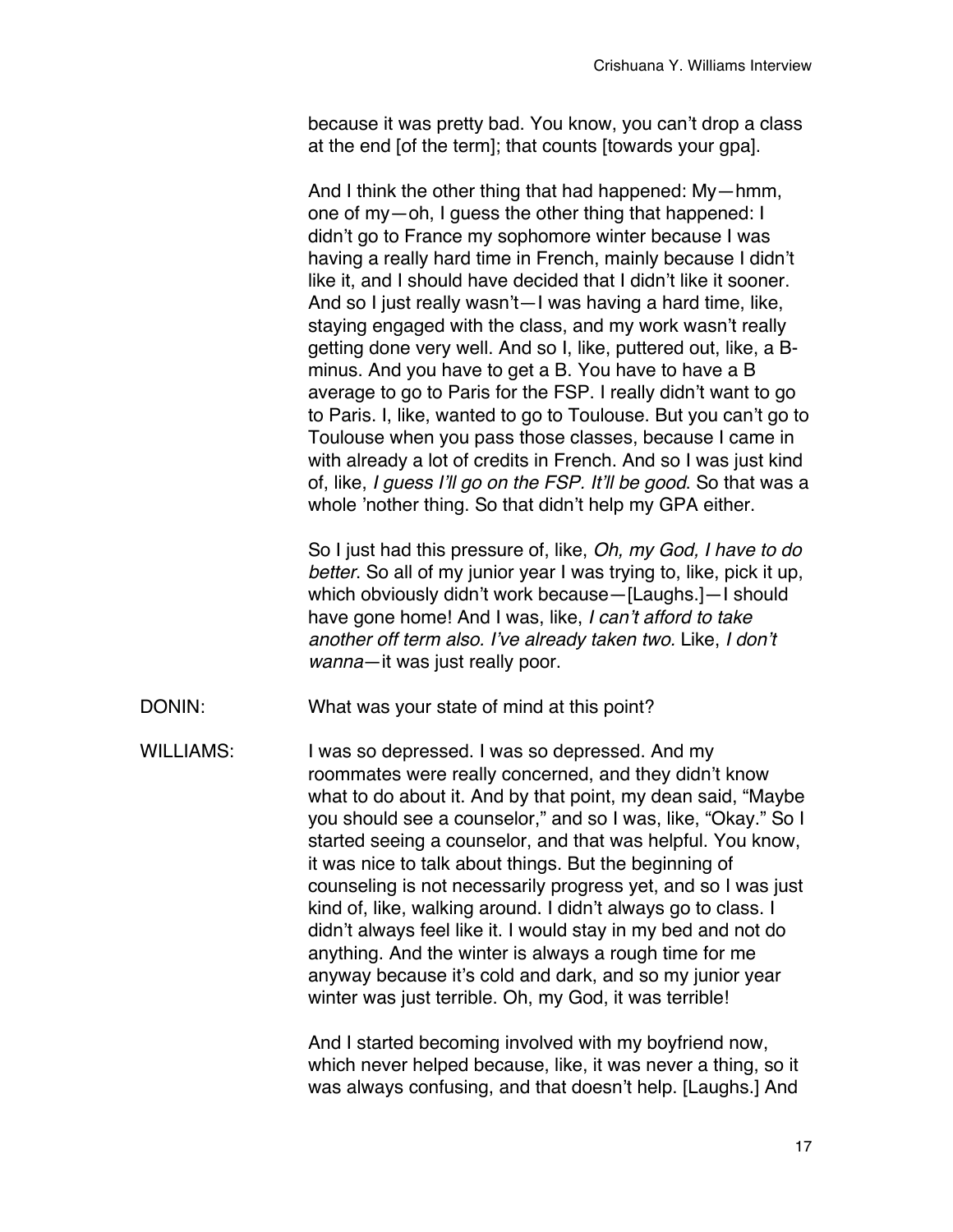so, you know, boys have a way of making things worse. They're never actually the problem, but they have a way of making things just so much worse.

And so it was just—junior year was terrible. And that was bad for my GPA, and so, as a result, I didn't finish with a very good GPA, just because that whole block of time was just— [Makes sound.] And I think I dropped, like, a class—my junior winter I dropped a class. I think I failed a class my fall. Like, it was just, like, all bad.

Spring was better. But, you know, I had been working on things for a very long time. And it was interesting because I remember one of the—the moment when I realized, *Well, you know, at least I*'*m not dumb*. [Laughs.] One of the things—well—so I think the thing that was really helpful is that I went to my dean, and when I saw that going to my dean was a good thing, even though it was kind of my last resort.

When I started meeting with a counselor, you know, I thought, *Well, maybe I should just kind of build a support network right now, you know, because I feel like this is gonna be necessary for me to have, because I don*'*t really know how everything works right now. It seems like it*'*s gonna be productive for me to have one.*

So I also got an academic coach, so I started meeting with Carl Thum, which is funny because that's Dean Thum's husband, and they're just—I wonder if they ever talked about me at dinner or something. [Laughs.] But I remember sitting in his office—and he's such a great guy. And he was saying, "Well, you know, how do you study?" You know, because we were trying to figure out, "Well, how do we get the GPA up? Let's work on that," because that was one of my huge, you know, kind of pressures. And I was telling him all the techniques, you know. And he was, like, "Well, studying doesn't seem to be your problem. Maybe you should see a counselor." [Laughs.] And I was thinking, *Well, obviously. I went to a college prep school. Like, I know how to do this! Like, this is not actually that hard for me.* And so I had this—

The other thing that was always eating away at me is I knew that I could excel here very easily, you know, because I was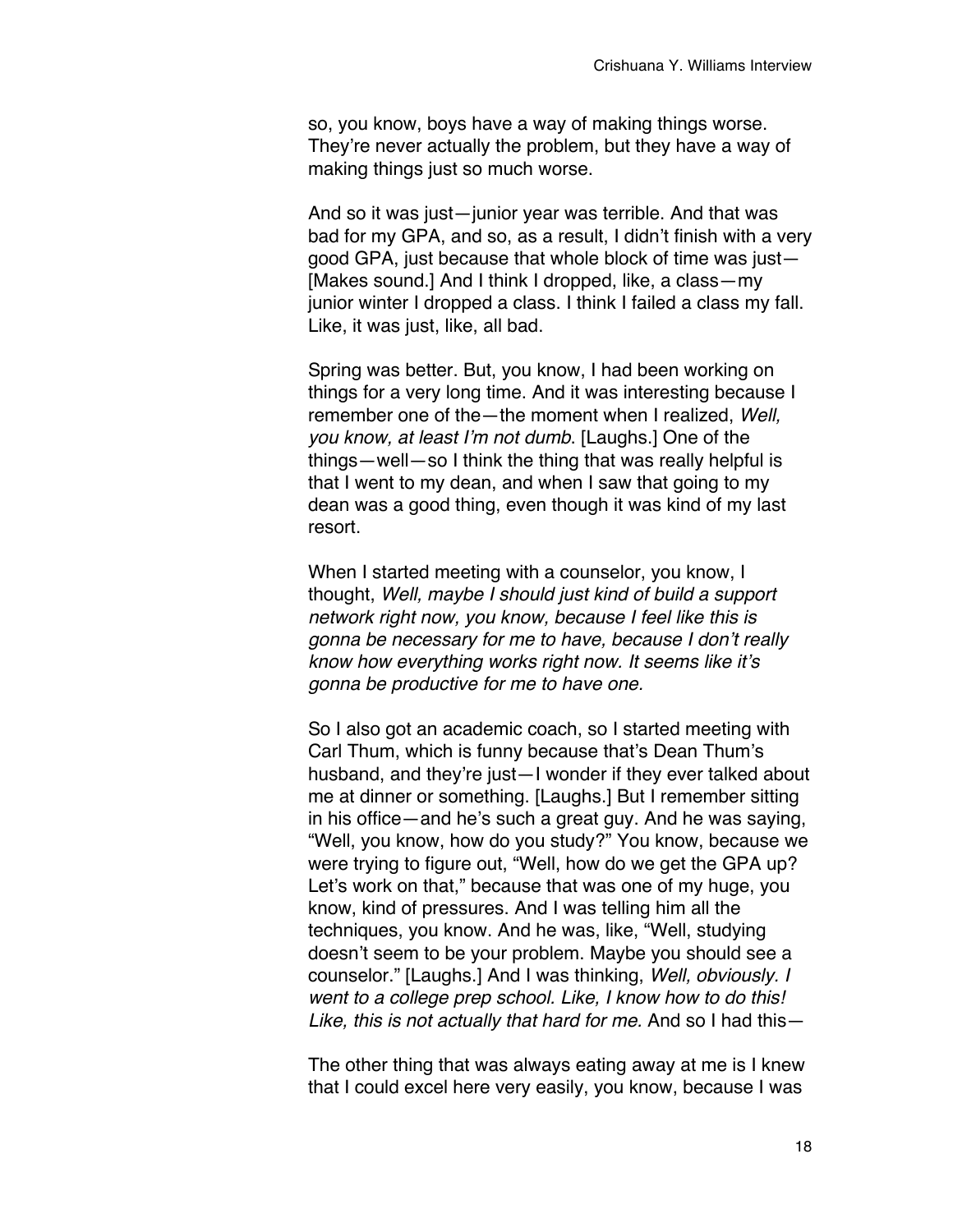|                  | prepped to do this. You know, that's what my school taught<br>me to do, was be, you know, successful in a place like<br>Dartmouth, socially and academically. But emotional was<br>never a part of it, and so I didn't have the tools or the<br>equipment to do that. And so I think the reason I never quite<br>just petered out and transferred or whatever was because I<br>had built that network really early on. Once I saw that having<br>a dean was helpful, I just kind of figured I'd fill in all the gaps. |
|------------------|-----------------------------------------------------------------------------------------------------------------------------------------------------------------------------------------------------------------------------------------------------------------------------------------------------------------------------------------------------------------------------------------------------------------------------------------------------------------------------------------------------------------------|
|                  | And so I'd been meeting with the coach, with the academic<br>coach. It wasn't necessarily that productive, because I didn't<br>necessarily need the academic skills. I mean, you know, we<br>did-time management was a thing. You know, it was kind of<br>other things were productive, but ultimately I knew what to<br>do; I just wasn't doing it. [Laughs.]                                                                                                                                                        |
|                  | So, yeah. How does that answer "community"? I don't know!<br>[Laughs.]                                                                                                                                                                                                                                                                                                                                                                                                                                                |
| DONIN:           | Well, let's just finish this line.                                                                                                                                                                                                                                                                                                                                                                                                                                                                                    |
| <b>WILLIAMS:</b> | Okay.                                                                                                                                                                                                                                                                                                                                                                                                                                                                                                                 |
| DONIN:           | The we'll get back to talking about your community. So<br>what's the end of the story?                                                                                                                                                                                                                                                                                                                                                                                                                                |
| <b>WILLIAMS:</b> | I don't know.                                                                                                                                                                                                                                                                                                                                                                                                                                                                                                         |
| DONIN:           | You sort of worked through this depression.                                                                                                                                                                                                                                                                                                                                                                                                                                                                           |
| <b>WILLIAMS:</b> | Yes, yes. I mean, I still have trouble with it now. I mean, I<br>think the other thing is I came to find that it's not<br>necessarily-it's an anxiety that manifests itself as a<br>depression, and so anxiety is something that, you know,<br>everyone has to deal with. So once I started combatting, like,<br>you know, anxiety, I was more successful. And so I was just<br>kind of working on: How do we prevent things from being a<br>problem before they're problems, you know? And things like<br>that.      |
|                  | But I remember I was always - I really enjoyed meeting with<br>my counselor. She's wonderful. Because I would always just<br>ask her, you know, these questions, like, "But, but, why?"<br>[Laughs.] And she goes, "I don't know! I can't answer that                                                                                                                                                                                                                                                                 |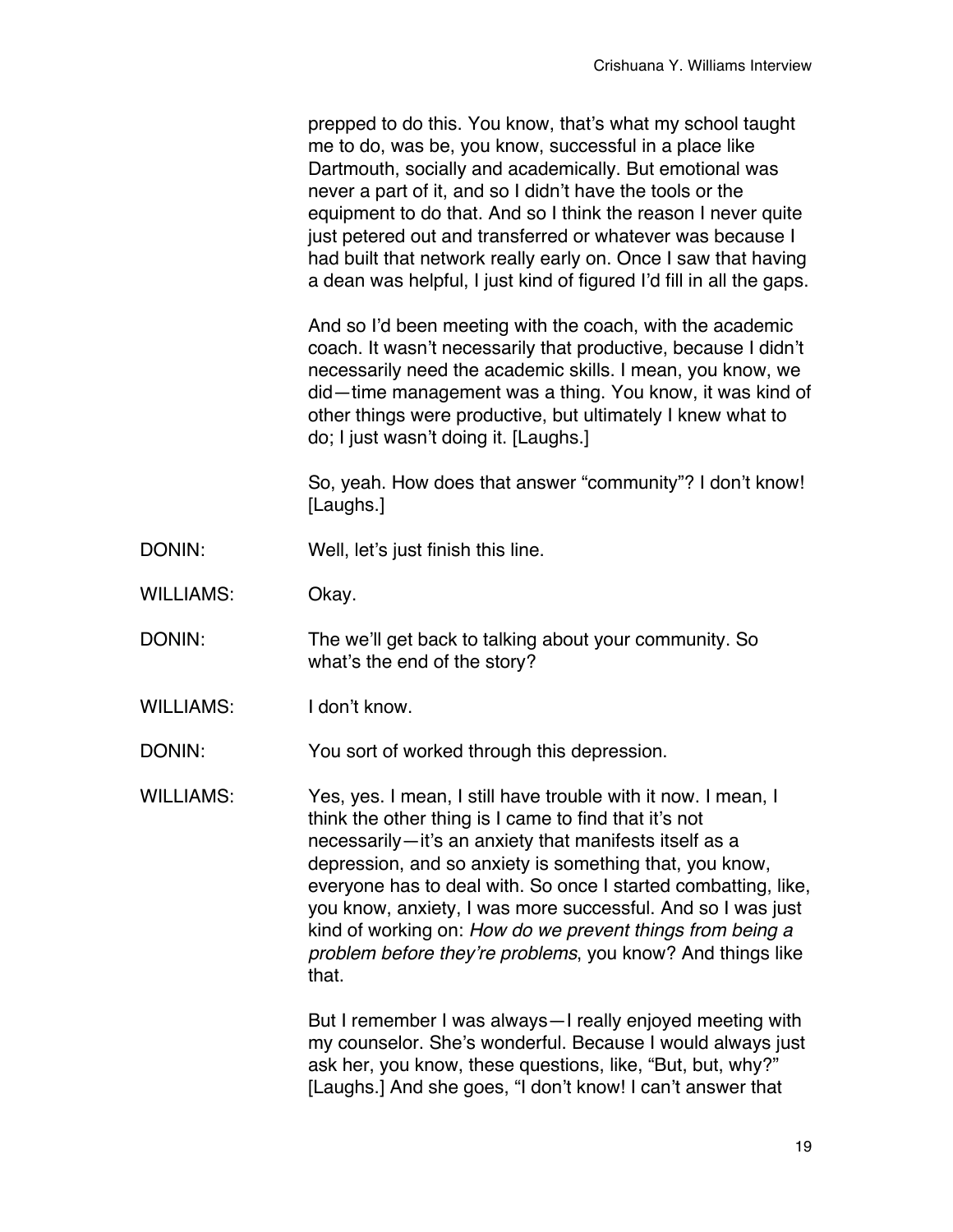question!" [Laughs.] I just remember I always enjoyed having the dialogue with her.

But, you know, the interesting thing about that was that I never felt like I should meet with her initially, because I also figured, *You know, at some point in time they*'*re gonna charge me for this!* [Laughs.] Like, *I assume that you can only go for free while you need it*, you know? And so I was, like, *Well, do I need it right now? Because what if they decide that I don*'*t need it? I, like, can*'*t afford it.* So I just, like, would never go until—you know, my dean would go, "Well, are you meeting with your counselor?" And I was, like, "Well, no." She's, like, "Well, maybe we should meet with her. I'm gonna make a meeting." And I would always let her do it because I always felt like, *Well, at some point in time they*'*re gonna charge me. I can*'*t afford to go to counseling.* [Laughs.] What was my point with that? I don't remember.

But, yes, we worked through it over time. And it was helpful having that because I think after that I just kind of went every term, even though it took me a while to go. It wouldn't be till, like, week three or week four. But I would eventually go, and it was always very helpful. And I think having my friends being so solid was really helpful, too, because I kind of built a little miniature family, and that was necessary.

And the other thing that was really helpful is after sophomore summer, I figured*, I*'*m doing too many things. I should cut them out. I should really focus on classes*. And my junior fall, I was miserable. I was, like, *I can*'*t stand being here. Like, there*'*s nothing that I enjoy that I*'*m doing, and I don*'*t necessarily like my classes*.

- DONIN: Did you ever change your major?
- WILLIAMS: I did. I ended up changing it junior spring unofficially and officially senior fall, so I changed it to African and African-American Studies. And that was mainly because all the time that I was spending—well, so—after I wasn't doing any extracurriculars, my dean was, like, "Well, of course you're not going to enjoy it here. You're not doing anything that you like." And I was, like, "Okay." So I ended up, you know, really involving myself in the Afro-American Society, and I, like, served as the historian, and I really liked that. And so that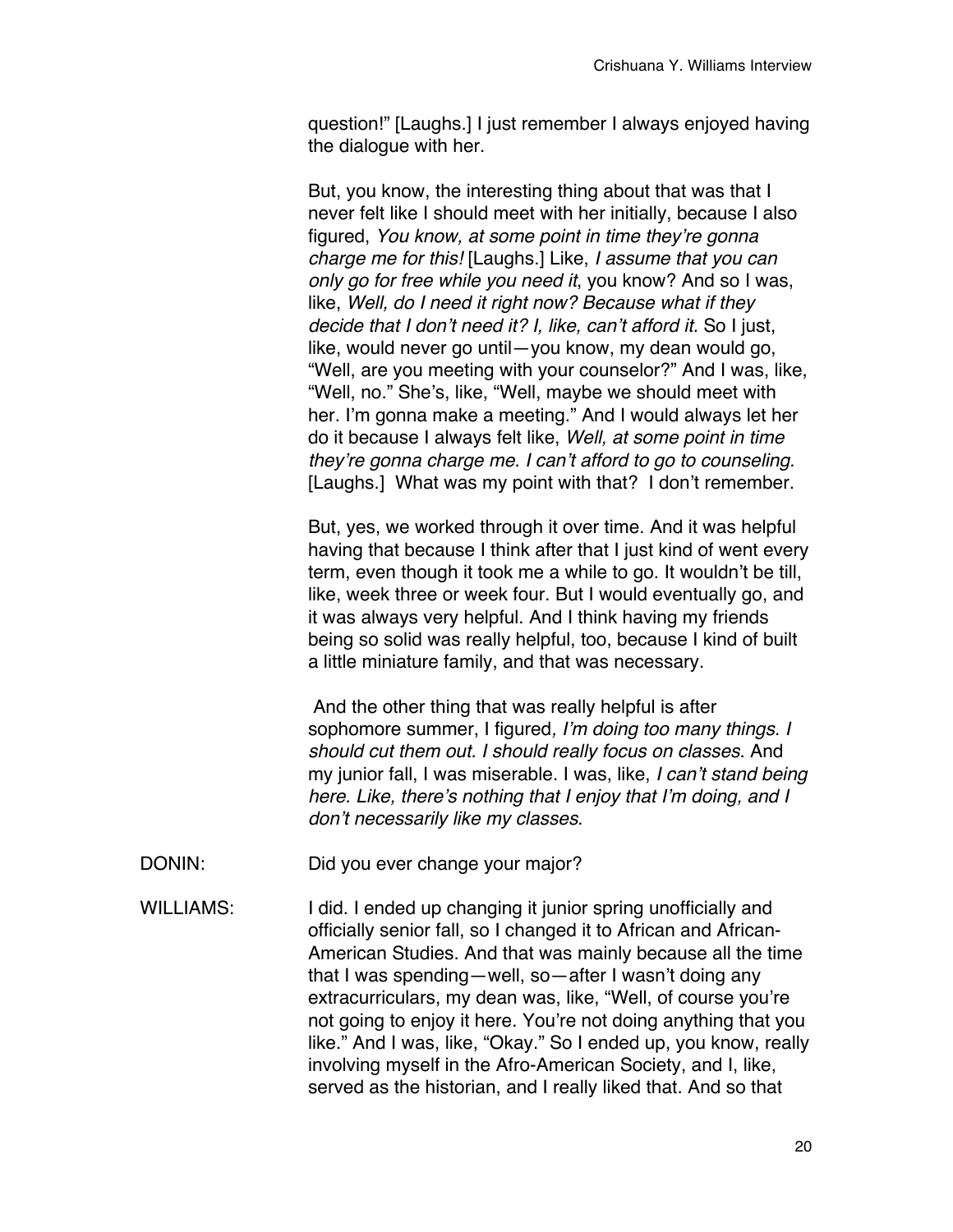was one of the reasons that I ended up changing my major, because I was, like, *I love this! This is great! This is what I want to do all the time.* I'm reading books about it. I'm not doing my homework. I'm reading, like, you know, Booker T.'s *Up from Slavery*. You know, I'm reading all these—you know, all these books and things, and so I just kind of shifted my focus and made it what I was doing academically. And that helped so much! [Laughs.]

In my senior year I was taking all triple AS [AAAS] classes. Every term was a triple AS—

- DONIN: Oh, that's right.
- WILLIAMS: All African and African-American Studies classes. So I would have, you know, a term of three African and African-American Studies classes for, you know, a whole year. So I took a lot of classes, because I had to make up for not having taken anything before that.
- DONIN: Did your group of friends change, or did you-
- WILLIAMS: Same group.
- DONIN: Same group?
- WILLIAMS: Yeah, which is interesting because it was also another reason—I joined a sorority, sophomore fall when everyone rushes. And I thought that I was going to shift because, you know, when everyone joins a sorority, they have new friends now, and they're all friends in the sorority. But I didn't necessarily get along with those girls. And I had a group of friends already that I really enjoyed, and they were wonderful, so there was no reason ever for me to kind of branch out and get new friends. So I had the same friends the whole time.
- DONIN: What was the point of the sorority, then?
- WILLIAMS: Well, it's part of my involving myself in Dartmouth, you know? I mean, well into my sophomore year, I was very much still in the same mindset of *this is Dartmouth, and I*'*m doing Dartmouth things because I go here and I*'*m a student*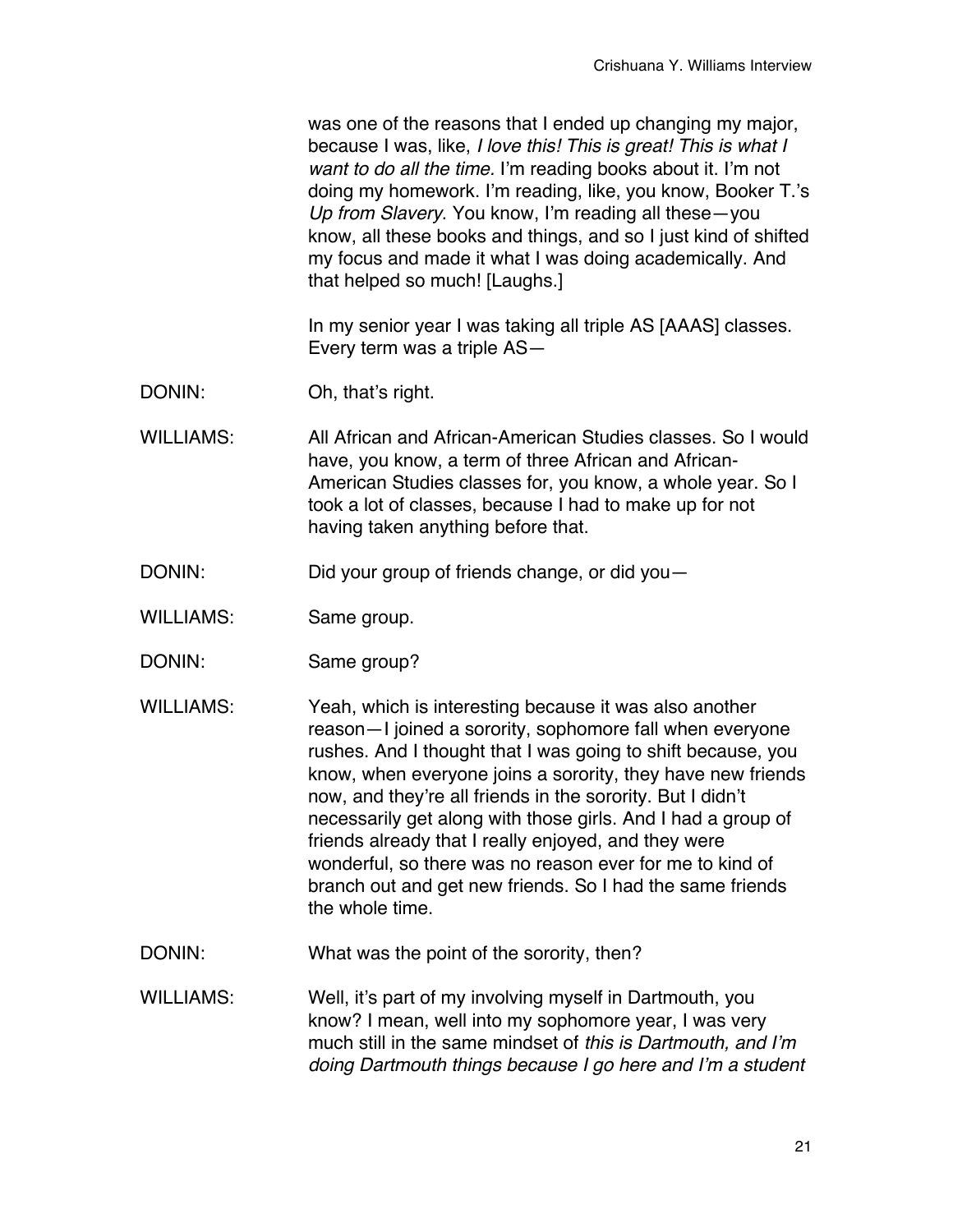*at Dartmouth, and look at all these Dartmouth things.* So it was part of that.

I thought very much about joining Alpha Kappa Alpha, the [historically] black sorority. I even went home and I did all the prep, you know, because they have a very rigorous program. You have to, like, interview and all those types of things. And so I kind of set it up as if I—you know, if I wanted to do it, I had all of the things. You had to have a letter of recommendation and things like that. So I went home that summer, and I was, like, *Okay, a lot of my mom*'*s friends are AKAs*. But I ended up not doing it. The girls were not very nice. [Laughs.]

DONIN: Oh!

WILLIAMS: I mean, that happens. The thing about the [historically] black sorority and fraternities is that there's a sense of honor that goes along with it, you know? And [so] it's kind of understood that the first—your first time—like, your first, like, term in it, you're very excited, and a little bit snobby, you know, because you're, like, *Well, I have this honor, and I*'*m really important. Look at me now*, you know. And it wears off, all the time, but it's true of everyone because that's part of how it works, is this is an honor, you know, and you have to recognize it as an honor, and everyone kind of walks around—

> So these girls, the girls that were there, that had just gotten their letters when I was thinking about it, had that [air of] snobbery, because they [were the newest members] and this is important, and "I'm so important. Look at me." Which, if I had given it some time, it might have worn off, but at the time it was very off-putting, and I was, like, *I don*'*t wanna do that.* [Laughs.] And so I rushed. I was, like, *I*'*m not even going to give this a second thought.*

- DONIN: So getting into Alpha Kappa Alpha is a different process than rushing the other sororities?
- WILLIAMS: Yes. Yes. It is I mean, it's more rigorous, and they take smaller numbers because they're a smaller organization. And so, you know, you have to—there's a national mandate for how it works, you know, and, like I said, there's an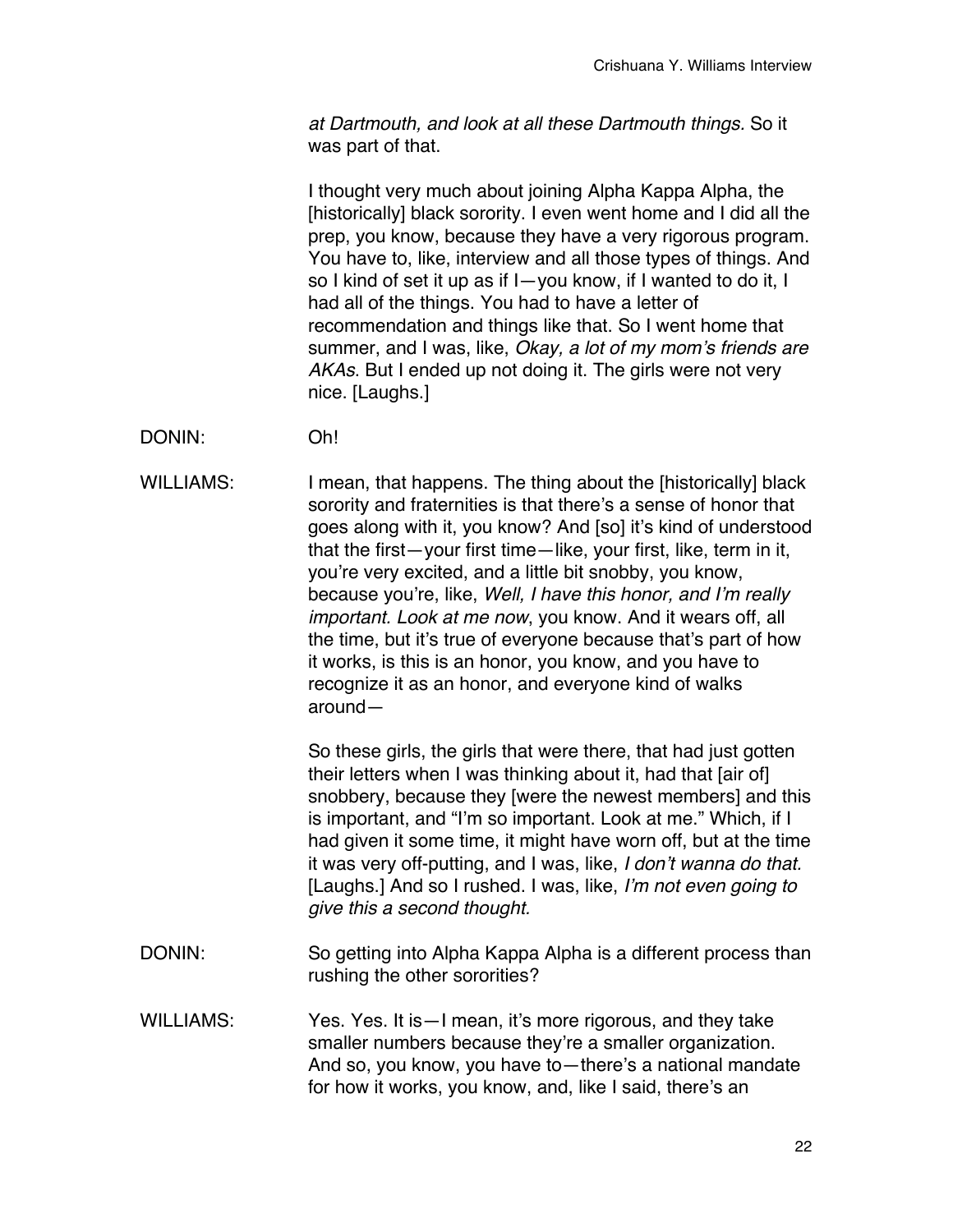application process. You have to have a letter of recommendation. You know, you have to have, you know, a certain GPA and a certain amount of community service. Like, it's a very—you know, it's almost like joining an honor society, in a lot of ways. And so you can't just decide to do it all of a sudden. [Laughs.] You can't. And they don't do their intake until the spring. So, like I said, those girls were new. They had just come. It's their first time on campus. They made it. Like, "Look at us." And so they're a little—I didn't know that.

You know, I didn't come from that tradition in my house. My mom had friends. My grandmother was an AKA. But I didn't come from a tradition where I would understand how that might work. So for me, it was, like, *Uh! I don*'*t want to have anything to do with that. That*'*s not important. Look at you guys. Like, you think you*'*re so cool. You*'*re not so cool. I don*'*t even know who you are.* [Laughs.] You know?

- DONIN: What sorority did you join?
- WILLIAMS: Alpha Phi. It's a national sorority. I think it's, like, mainly in the Northeast and, like, the Midwest. But I thought very much about Delta Delta Delta and Kappa Kappa Gamma, because in the South, those are the two big ones. And so all of my friends that stayed, you know, in the South and stayed in Florida were in either of those two organizations. Or my friends, the girls that I went to school with. And so I was, like, *Okay. Well, you know, that*'*s probably what I*'*ll do because, you know, that*'*s what everybody else in my school did.* And I kind of went through [those sororities], and I was, like, *I don*'*t like these girls*. I didn't necessarily not like them. I just really liked the girls in Alpha Phi more, and so that's the house that I ended up choosing.
- DONIN: But that still did not become your sort of central community.
- WILLIAMS: No, not at all. I didn't see the purpose of it, because I also had decided early on that I wasn't going to drink until I turned 21. I couldn't see the purpose of it, and that is such a huge part of the Greek system here. Like, I mean, you know, it's notorious for it. And so not drinking—you have a very different perspective of it. And, you know, when you're in it and you are consuming alcohol, it's great because it's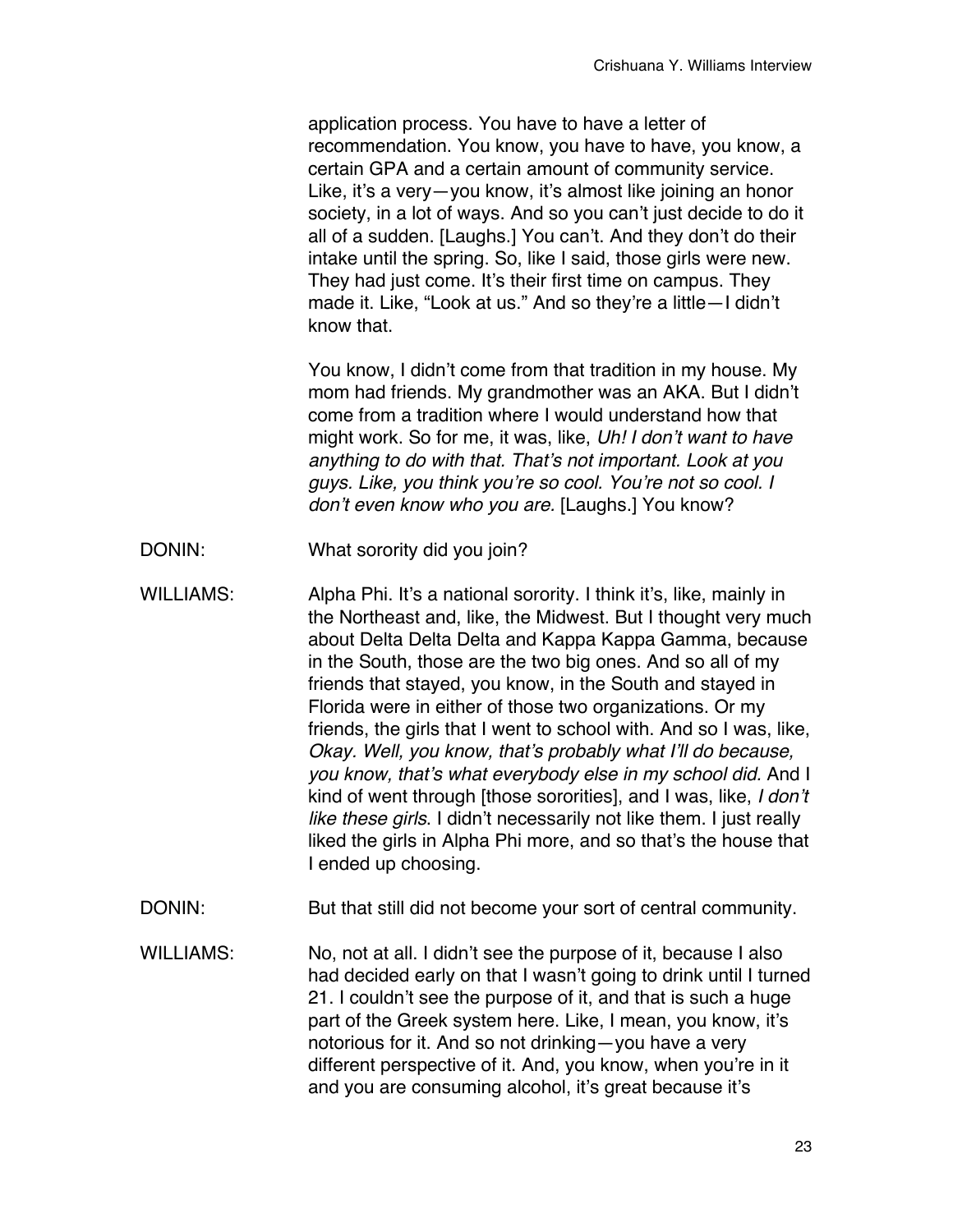[alcohol] free and it's everywhere. It's what everyone else is doing, so you feel very comfortable. When you're *not*, though, you have to really re-engage in the atmosphere, and a lot of interactions were pretty meaningless. [Laughs.] And so that wasn't entertaining for me. And I think the girls in my house were still very young, and I didn't see the older girls being very, like, mentor-like.

And I had all these ideas of what being in a mainstream sorority would be like, especially coming from the South. I mean, you know, like baskets with the sorority colors and bows and paddles and cute things and—you know, we'd always be baking, and we'd have a house, and we'd look pretty all the time, and we'd do our hair. You know, like—and I had been watching the show. There's a show on—

DONIN: It sounds like 1950s.

WILLIAMS: Oh, yes. But I loved—I'm very much a traditionalist.

DONIN: Yes.

- WILLIAMS: In some ways. And very, very not, in a lot of ways. But I liked those—like, "Let's celebrate being feminine together, and, like, empower each other around it." That was my idea. [Laughs.]
- DONIN: So you stayed with this original community of women that you had.
- WILLIAMS: Mm-hm.
- DONIN: DONIN: Did you—you know, your experience here is so different than other people we've talked to, because you jumped in with both feet, you had this other, major distraction with your commitment to your family down in Florida. I'm amazed you had time to do any academics at all or, frankly, were able to focus at all. But did you ever—throughout all of this, did race ever play a role in your relationship with Dartmouth or your social life or anything?
- WILLIAMS: It did. And I guess I'm surprised at myself for not having mentioned this before. I mean, like I said, it ended up being my major. This is, like—race studies is what I do now. It's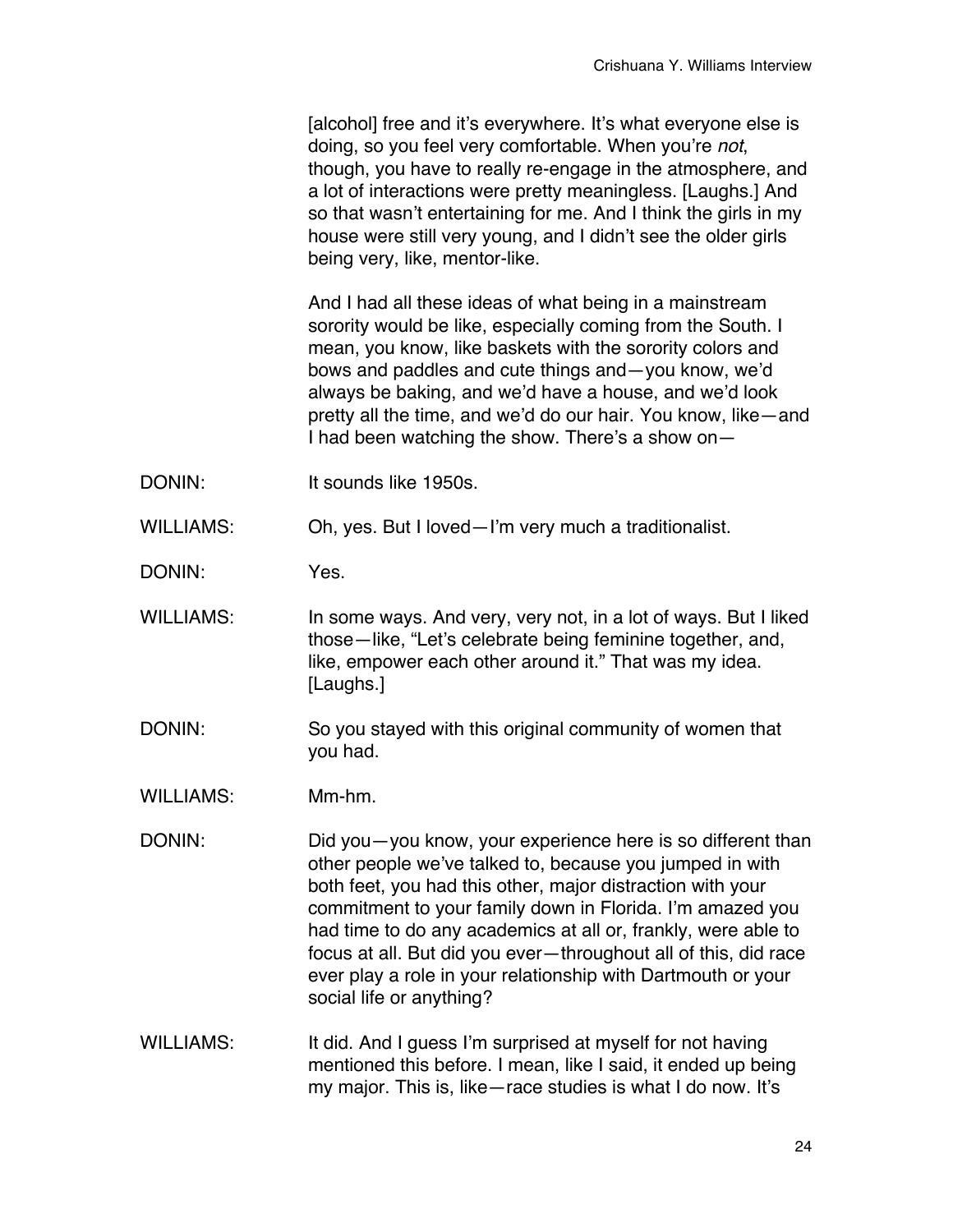such a huge part of my identity. And it wasn't, coming in. And I think a lot of it had to do with my group of friends. They were all black, you know? And this is the first time in my life that I had all black friends. Like, I grew up— I was born in Atlanta, which is, like, the black Mecca, right? But we moved back to my mom's hometown of St. Petersburg when I was maybe 9 or so. And so I had that background when I was there—you know, very much involved in what was going on. And my uncle taught at Morehouse. You know, so very much that was a part of my family when I was in Atlanta.

But when I moved down to Florida, it was a little bit different, which is where all of my immediate family is on my mother's side. And so anything having to do with race generally had to do with my family, but it wasn't more than that. St. Petersburg is kind of a weird place where, like—

- DONIN: Is it a big black population?
- WILLIAMS: Sort of. It's like—I mean, it's coastal, and it's classically known as a retirement capital, so you have a lot of people from up North going down South, and so that's kind of also the tradition of my school. As a day school, it's very much kind of in the Northern style. And so it's not—segregation wasn't a huge thing, as far as I understand the history, and there wasn't so much racial turmoil as it was in other places, like close by. And so that's not a huge part of the atmosphere there. And I have always been in classes that were mainly white, even when I lived in Atlanta, so that was never necessarily something I was thinking of.

So then when I moved to Florida and my mother died, I was with my father, who's African, you know. And so always kind of straddling different experiences, so it never was something that stuck with me.

But then when I came here, all of my friends were black. And I remember I called my aunt, and I was saying, "Yeah! All of my friends are black!" And she was, like, "Well, this is exciting," because they had always said I was going to have a white boyfriend. [Laughs.] And my best friends from home are all white.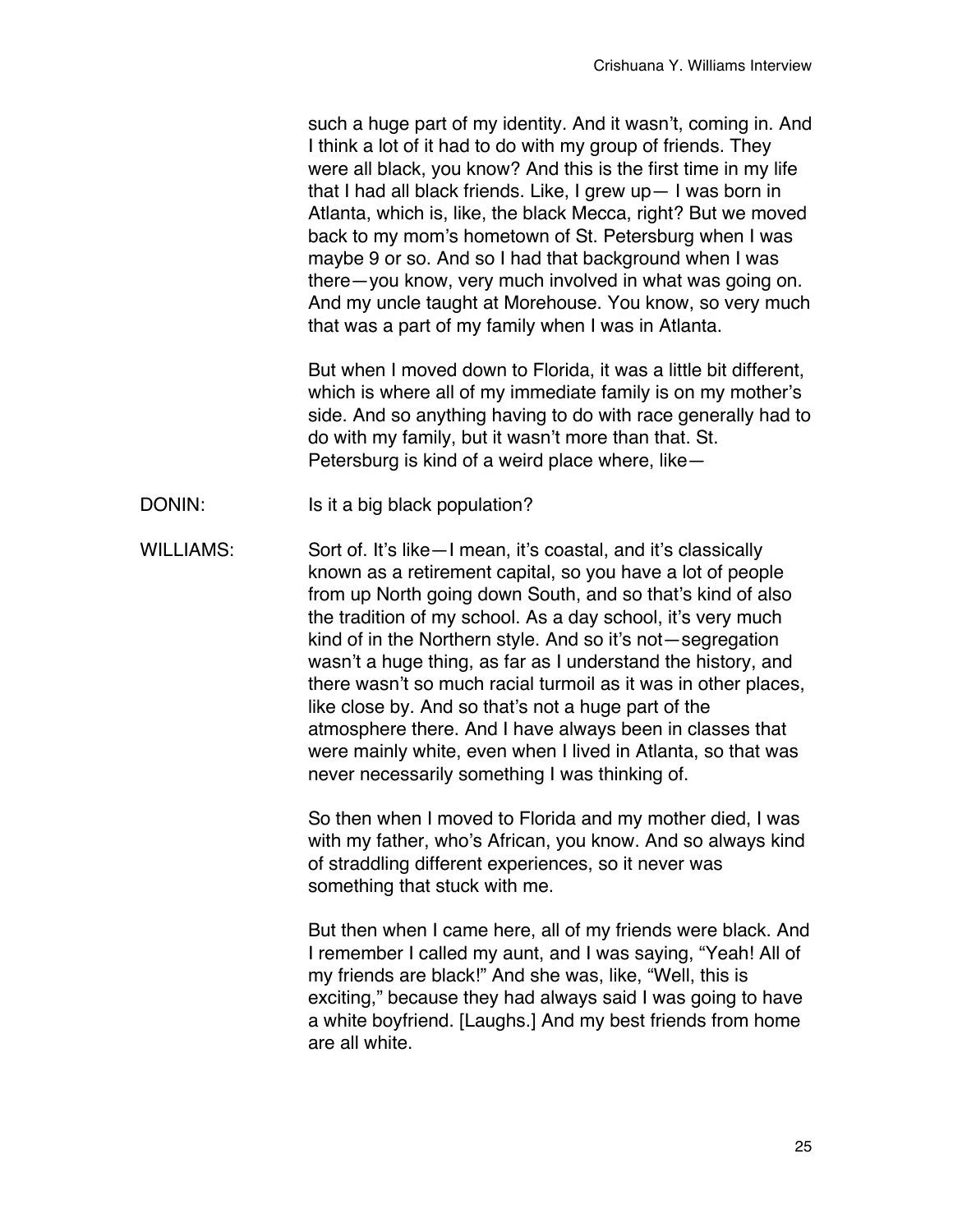So it was, like, *Oh, well, this is new, and this is fun, and they*'*re all just like me, so this is cool and exciting*, because all of the other black people that I had met at home were kind of through my job, and there's a class difference there. Not that I necessarily come from a higher class, but I've always, like, been in that environment. And so that was different, because I never could relate necessarily—because what they were doing extracurricularly was not what I was doing, so I never really related necessarily in the experience that I was in [socially], and that [experience] Iwas working [in]. So, you know, you get a different class of people.

And so this was the first time I had people that were doing the things that I liked. They were like me. And so I just made friends with all of them. [Laughs.] So race became a factor then because I realized, from my friends, how important it was. And it was a completely different interaction. And, you know, I appreciated having people that were like me, and I didn't know that that was a thing [before]. And that was exciting, you know? And I was, like, *Oh, my mom used to do that too! No way!* You know. And so that was really *fun* for me.

And then I engaged in the community. And, granted, you know, I didn't grow up in an all-black tradition, and so things like the black church were unfamiliar to me. You know, my school wasn't all black, so that experience was different to me. But my family, you know, was still my family. And so a lot of those experiences I could relate to somehow; they just weren't necessarily my everyday experience.

And so I started to engage in the Afro-American Society, which is kind of like the community group, if you will. Not everyone is necessarily a part of it, but you can be. And so that's when the race started to play a factor, was when I started realizing, *Oh, well, this is where I*'*m spending most of my time. This is the most comfortable space for me. This is the most comfortable community that I*'*m engaging in. This is where I find that I am always, you know, focused.*

And so then race was important. And it's interesting: When you become a part of a community, you realize who's not in the community. You know, you realize who's choosing not to be in the community or how your community is perceived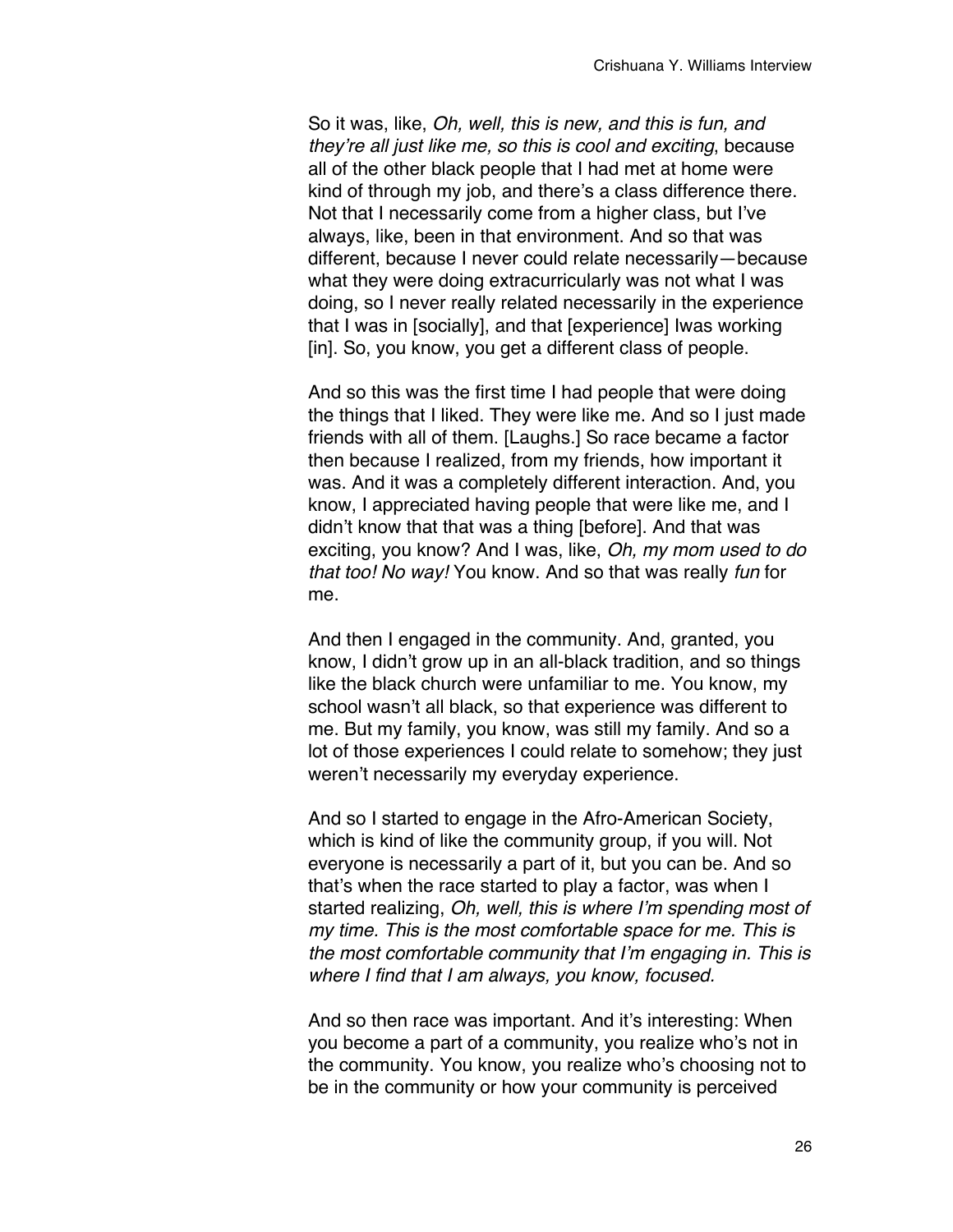and things like that. And so it was interesting always having, you know, that larger Dartmouth community and having had that experience, and then also being a part of this kind of smaller subset of the Dartmouth community that had very different interests than the kind of larger Dartmouth community. And so that was always, at times, conflicting. But, you know, it was always, like, something that I was straddling while I was here, as well, doing both. And eventually I just kind of came into this community solely, but that's mainly because the other things that I were doing just weren't as important, for various other reasons.

- DONIN: So you dropped your sort of student government stuff at the end of—
- WILLIAMS: I did. I did. I thought they were ineffective. [Laughs.] And I'm very much a person about efficiency, and I thought that, you know, it was a lot of people sitting around a room talking about things, that were kind of putting them on their résumé, and I—even in high school, that was one of the things that I hated, you know. *Don*'*t just do things because it goes on the résumé. You have to care about it. You have to care about everything!* [Laughs.] Which is also very tiring.
- DONIN: And you couldn't have sustained the amount of commitment that you had to all these different—
- WILLIAMS: Yes.

DONIN: — — activities.

WILLIAMS: Exactly.

DONIN: You couldn't sustain that.

- WILLIAMS: Exactly. And I started serving the smaller community anyway, in the same respects, which I thought—I found to be more effective.
- DONIN: The black community.
- WILLIAMS: The black community. And so student assembly had less and less purpose because I thought, *Well, 1) no one is sitting here doing anything, and 2) it*'*s a bunch of people who, like,*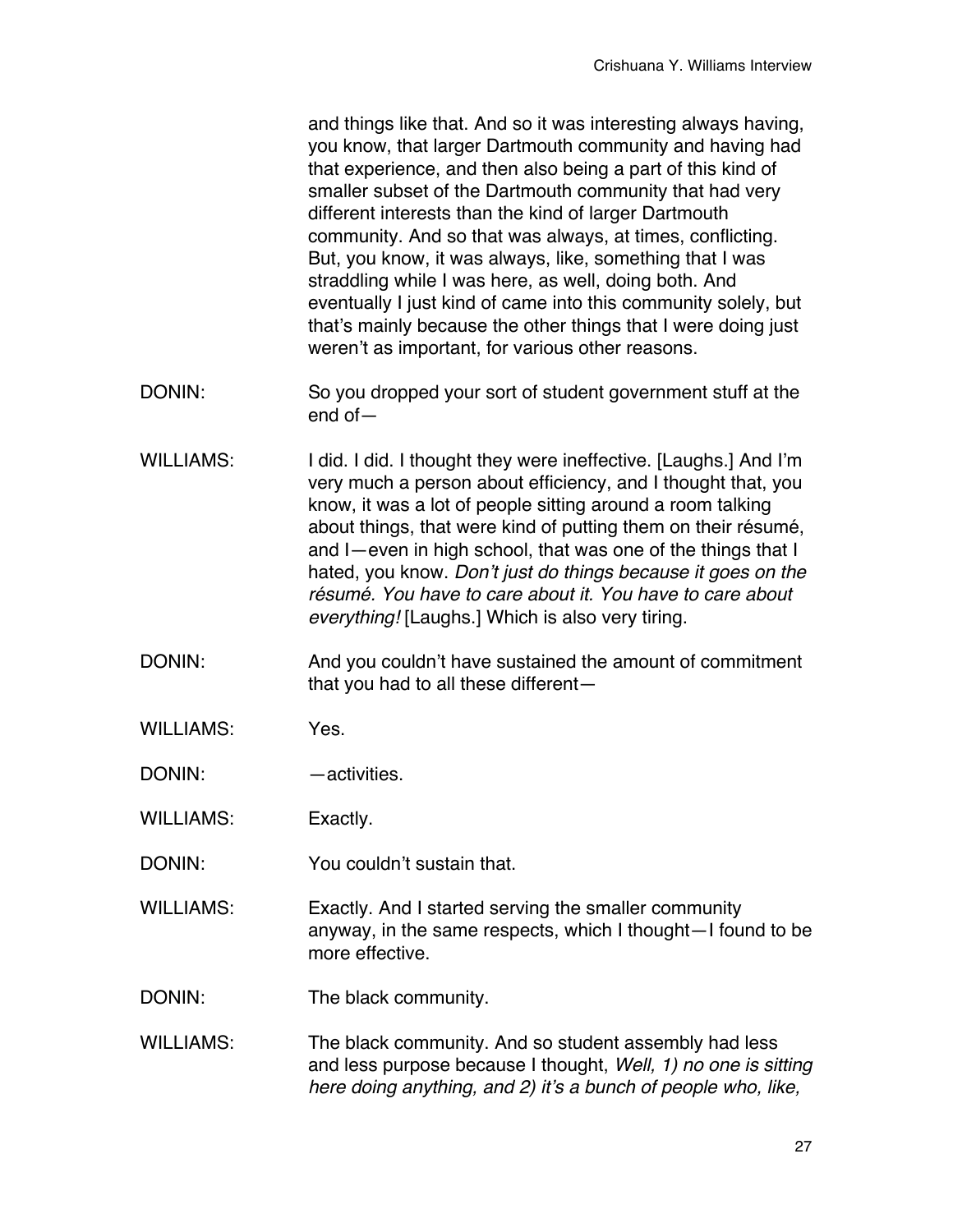*kind of cared but not really*, you know? *And then, you know, the students aren*'*t engaged with student assembly in a way for it to be effective. So I don*'*t know what the point of this is*. So I started to disengage from it, and then eventually I just wasn't—like, probably about my junior year, I just wasn't even showing up to things anymore.

- DONIN: So how do you see the black community fitting into the larger Dartmouth community?
- WILLIAMS: I mean, I think—I mean—

DONIN: And as a background to this, to put it in context with this interview, that session that we were both at on Friday afternoon following the harassment—

- WILLIAMS: Right.
- DONIN: incidences that have taken place on campus in the last

WILLIAMS: With students of color, yeah.

- DONIN: Yeah. You know, I came away from that feeling that the black community is really alienated right now from the larger Dartmouth community.
- WILLIAMS: Mm-hm, mm-hm.
- DONIN: And they were valid stories—

WILLIAMS: Right.

- DONIN: — and examples of that.
- WILLIAMS: Mm-hm.
- DONIN: Has that always been the case? Was that the case when you an undergrad?
- WILLIAMS: Well, you know, it's interesting because, like I said, I—well, I thought about this before, when I was thinking about this interview, and I was thinking, you know, if you would have asked me about community two weeks ago, it would have been very different than right now, in light of recent events.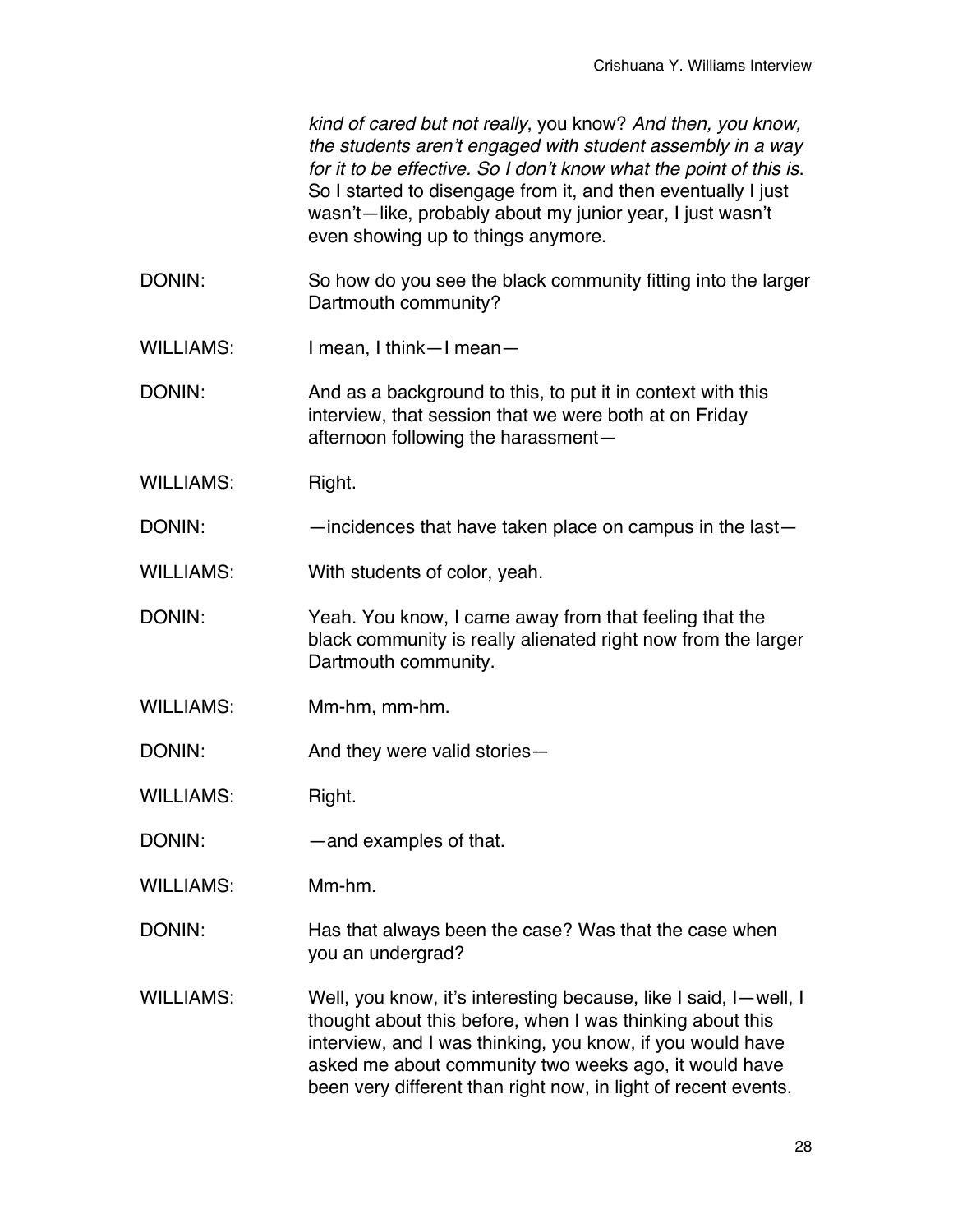And so I guess—has it always been alienated? No. I think there has always been a separation of experiences. But I think it has to do with the intersection of class, very much so. I think there's a different class experience at Dartmouth depending on which one you identify with and which one you're more familiar with.

DONIN: You don't mean Class of 2012.

WILLIAMS: No, class as in socioeconomic, mm-hm.

DONIN: Yes. Right. Okay.

WILLIAMS: And I think the traditions of Dartmouth—they're very elite. And I think if this is a new experience for you, it's hard to feel engaged in the Dartmouth community, whereas I am very used to the elitism. I went through— The things that I think some freshmen go through here if they're not from that particular background, I went through in sixth grade. You know, I went to my school and I thought, *Oh, my school must have a golf course. I don*'*t know how to play golf. I did not learn how to play golf.* [Laughs.] You know? I mean, you know, like—but, like, I didn't know about these things. You know, I thought, *Well, my friend—you know, her house is really big. I don*'*t want to show her my house*. Like, I was sharing [my room] with my little brother. *Like, I can*'*t bring her over!* And so I spent, like, my whole middle school, like, avoiding having people come into my house, you know. Or, *My mom doesn*'*t drive a Benz. Like, I don*'*t want her to drop me off*. But I did that in sixth grade. You know what I mean? And so if this has never been your experience, you come in, and this is frightening, you know?

> And I remember I sat around with one of my roommates, who's from—well, she lives in the suburbs now, but she kind of grew up in inner city Chicago, and she went to, you know, an urban, all-black school. And I remember her saying things like, "I didn't know about boarding schools. Like, I didn't know this was a thing." And, like, all of these things, like, little things like that. Or "I didn't know about Sperry's and boat shoes," you know? And, like, little things. It's very small things that I was very familiar with, and I was, like, *Oh, I mean, of course. Like, boat shoes.* And I'm from a place with boats also, which is really interesting. [Laughs.]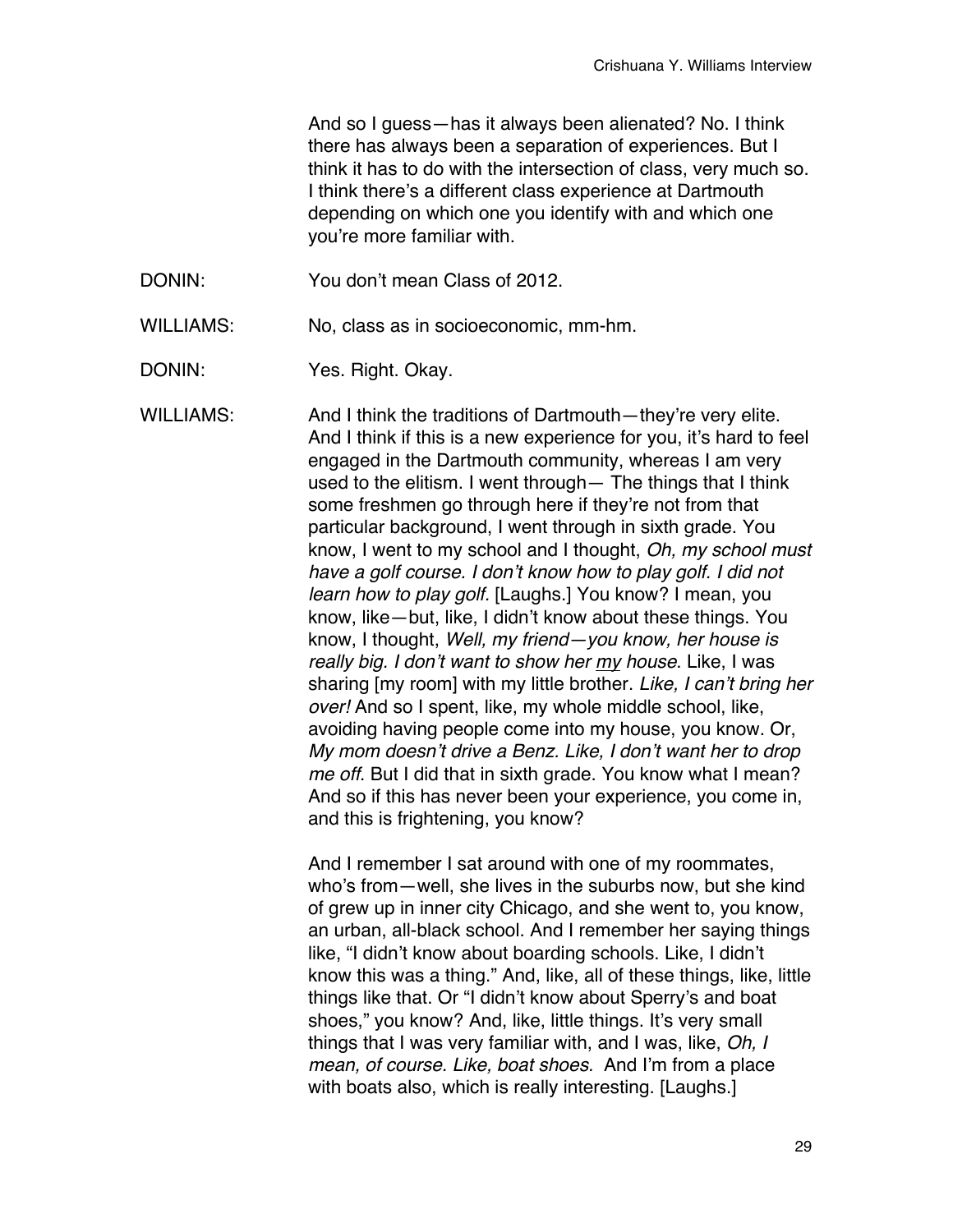| But, you know, I remember having these conversations and        |
|-----------------------------------------------------------------|
| thinking, Wow! I am so much more prepared for this              |
| experience than my friends that haven't seen this before.       |
| And so I think if you come into Dartmouth without that, this is |
| new and frightening. And then throw on top of that having to    |
| be, you know, a student and scholar, and then throw on that     |
| having to figure out who you are as a person, and - you         |
| know, I mean, there's so many things that come into play.       |

And so I think some of the alienation has to do with class, and such a large amount of the black community is familiar with a lower class experience, even if it's not their particular immediate experience; it's family members and things like that. And I think—this is not necessarily particular to the black community but students of color—often those things are intertwined.

And so it's a long way of saying yes, I think the alienation thing has always happened. I think it has to do with just those intersections of race and class. And I don't think that Dartmouth is always aware of the ways in which it is subtly elite—

- DONIN: Mmm.
- WILLIAMS: — and the way that it kind of pervades this culture of elitism. And the part about elitism is that it's insular. That's the point. [Laughs.] You know? We only marry within our class, you know? We only socialize within our class. We have country clubs. They're exclusive. You have to pay to get in. Because we don't want everyone in it. You know what I mean? And so I think that at times Dartmouth can pretend as if it's not a part of that culture when it very much is. I mean, we are the Ivy League, you know. It's elite in the way it's stuck, you know.
- DONIN: Well, that's the conflict, —

WILLIAMS: Yeah.

- DONIN: —is that they draw students in who meet the academic requirements—
- WILLIAMS: Mm-hm.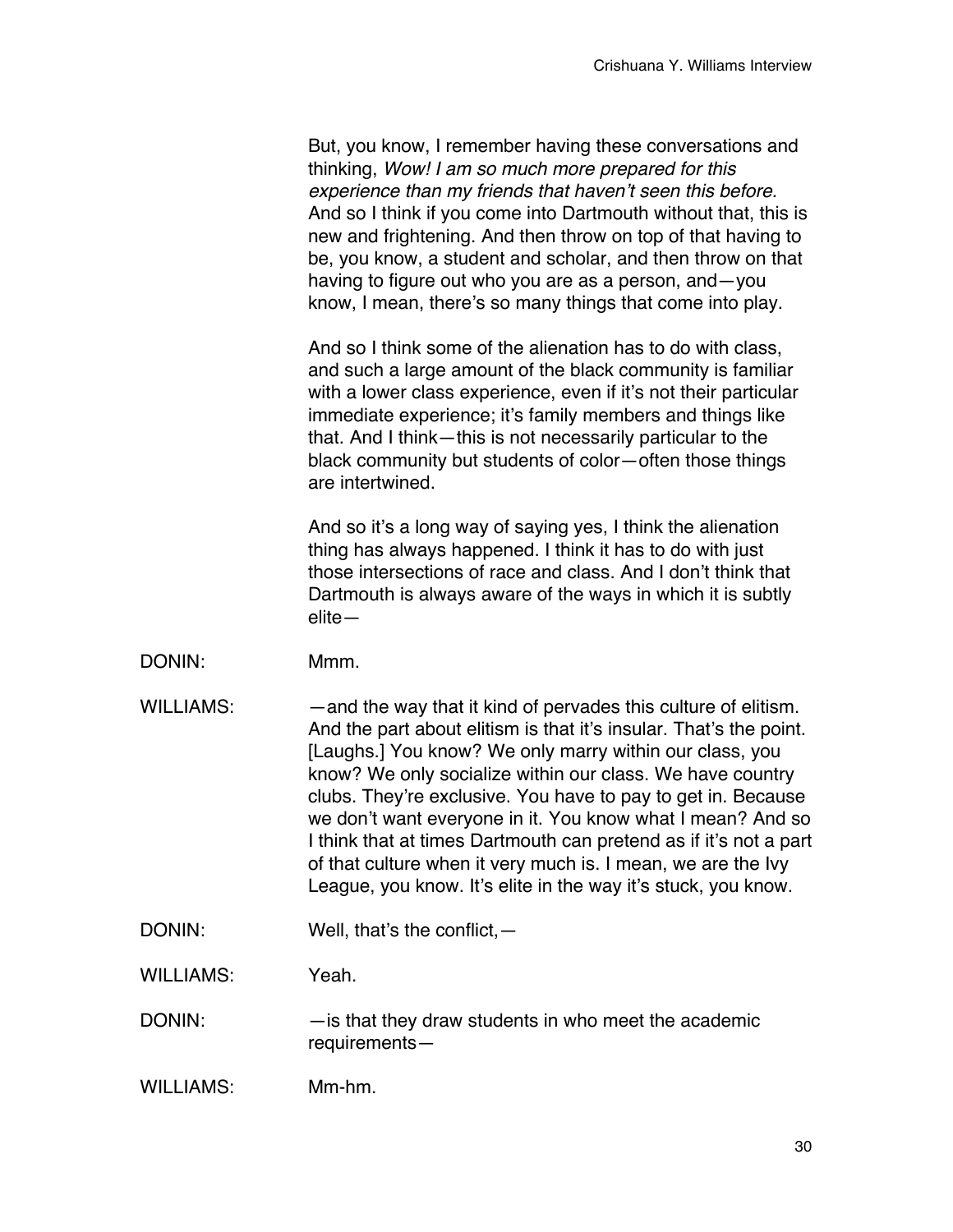- DONIN: but they're totally unprepared—
- WILLIAMS: Mm-hm.
- DONIN: — for the other aspects of life in this residential college—
- WILLIAMS: Absolutely, absolutely.
- DONIN: where they're separated out.
- WILLIAMS: Mm-hm. And there's no reconciling of that when you get here. And so I think oftentimes that's the *real* source of these feelings of alienation and feelings of not being included when it comes to people of color, because sometimes they're from that background.

And the other thing is, if you find students of color that do not feel that alienation, they usually are of a class that identifies with this experience, you know. And it happens all the time. And so you have students that are from a higher class or, you know, a more affluent class, and they won't engage with the black community because it's a different experience. It's not black with a second level of class. It's kind of black, but I also—you know, *But my mom does have a Benz, and my house is really big, and I do understand this experience*. And so they'll often identify more with the major Dartmouth experience.

And so I think it's always been like that, and especially now that I'm more in touch with alumni and talking about what their experience is like—I mean, I'm very much on the tradition where you sit and listen to the old people [Laughs.] It has always been like that. And I think the community has always been a source of empowerment and engagement in which some of those, like, discrepancies have been answered. You know, there have been programs where people are doing things—I don't know, like—I can't think of anything exactly, but, you know, there are ways in which people are having those conversations and saying, "Well, hey, let's go out and"—you know, where people can feel, *Okay, I*'*m not the only one. Let*'*s do this together*, you know?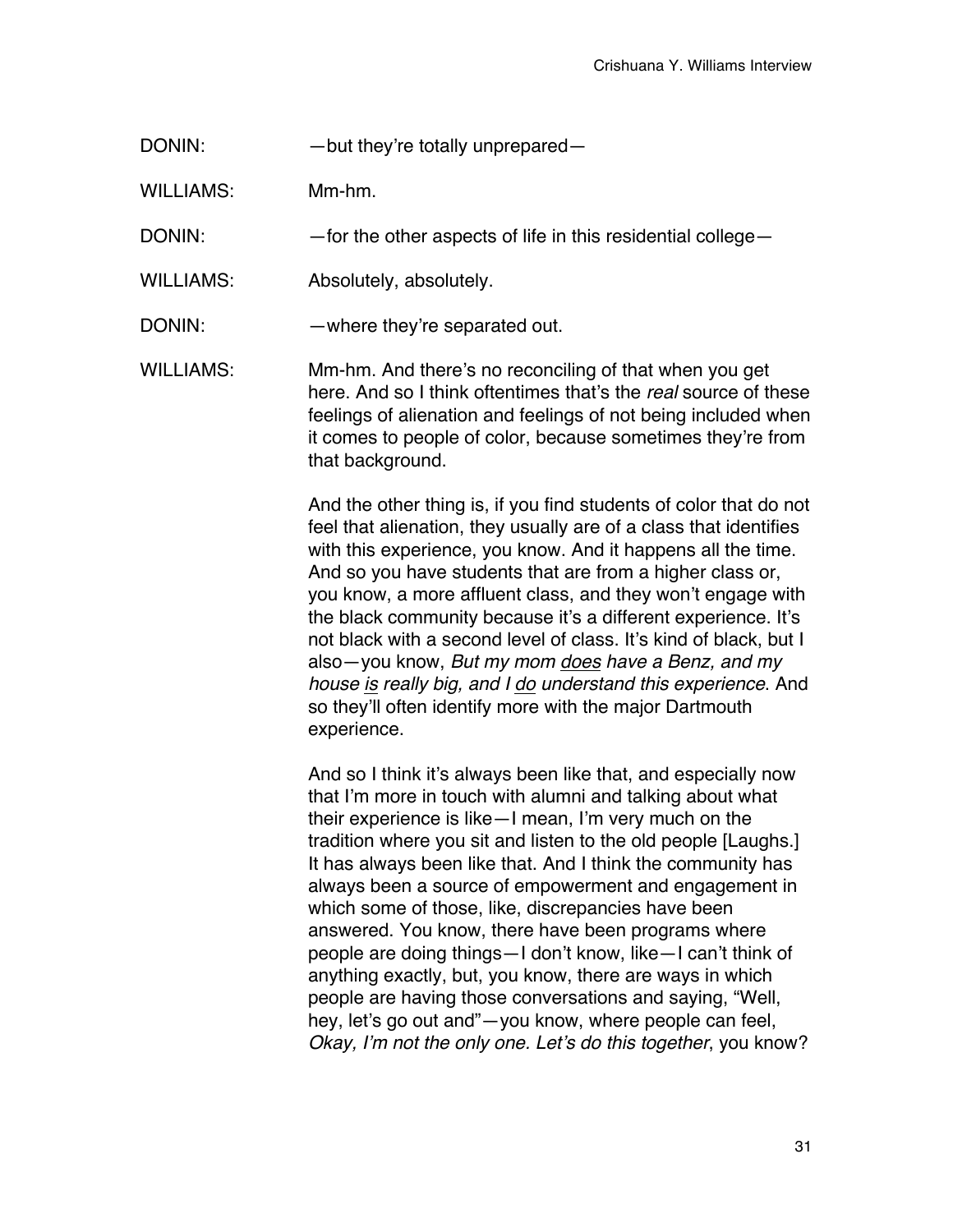And I think less so—there's been less conversation around—I think—I think that race is not a thing anymore. You know, you're not allowed to really talk about it in a way that it's a valid excuse for being different, because "people aren't inherently racist anymore, right?" And so then there's no way to say, *Hey, this is different for me*, and so everyone is kind of thrown into the same experience without really thinking more critically about what those experiences are, because it's not always about race, you know? Like I say, you do have situations in which class separates people even within race. And so now you can't claim that race is a thing because there's a student over there who's very much comfortable here. You know what I mean?

And so I think, then—it becomes complicated, and I think people haven't really been talking about the complicated parts in the past few years. You know, it's very much a larger issue outside of Dartmouth, but it really happens in this kind of microcosm here, where you have such striations of class.

- DONIN: And not just class. There's so many ways for students to feel—
- WILLIAMS: Absolutely.
- DONIN: — different here.

WILLIAMS: Yes, I definitely decided to pigeonhole that. [Laughs.] Yes, there are a lot of different ways.

DONIN: Sexual orientation—

WILLIAMS: Absolutely.

DONIN: — — — — religion—

WILLIAMS: Absolutely. There are so many. There are so many things. And so then you get the conversation about mainstream Dartmouth, you know? And a lot of people that identify with mainstream Dartmouth don't like that. You know, they don't want to be marginalized. They don't want to think that they're marginalizing other people.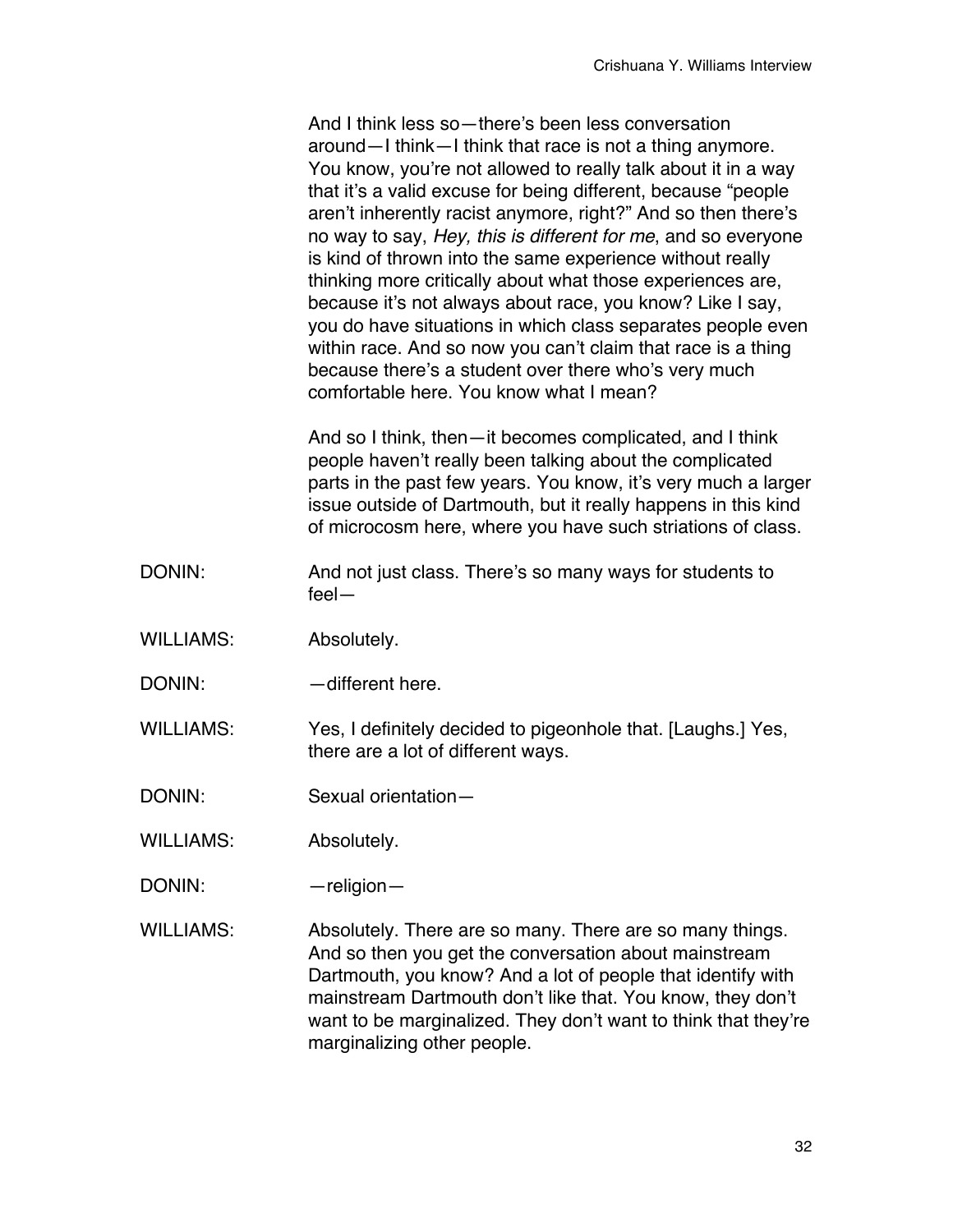I remember having this conversation with my friends in my sorority, and, you know, they were, like, "Yeah, I don't understand why it's just mainstream. It's everyone's Dartmouth." And I was, like, "Well, it's really not, though, you know? It's not." And as much as we—if we continue to talk about how it's everyone's Dartmouth instead of identifying how it's not people are changing it, we're never going to have a Dartmouth that everyone can identify with. But I think, you know, it's tough. [Laughs.] It's tough. When you're a young person, also you don't want to have those conversations. [Laughs.]

- DONIN: Right.
- WILLIAMS: "I'm tired."
- DONIN: Well, you know, it's another challenge of feeling like you belong here along with everything else that you're supposed to be doing: figuring out who you are, managing the academic demands, the social demands—
- WILLIAMS: Figuring out what you want to do with your life. You know, there's a lot of questions that happen in this time period that—you know, those other questions kind of fall—second nature to you. But, yeah, I mean, being insular happens on both sides, I think, you know? I think that the black community in a lot of ways is insular also, you know? I think there's some people that identify with the experience that most people in the Afro-American Society identify with, and there's some people that claim, you know, their blackness and *don*'*t* identify with that experience and don't really have a place.

And that was one of the things that *I* had to struggle with from the beginning, was that, you know, I was now in a mainstream sorority, which was not really the experience of that many other black girls that where part of the Afro-American Society. And I had done very Dartmouth things already, because this was comfortable to me. And so I remember having this conversation about, "Well, you gotta go out and do things, you know?" [Laughs.] "You've got to experience things." And I remember kind of taking freshmen along. "Hey, let's go do"—you know.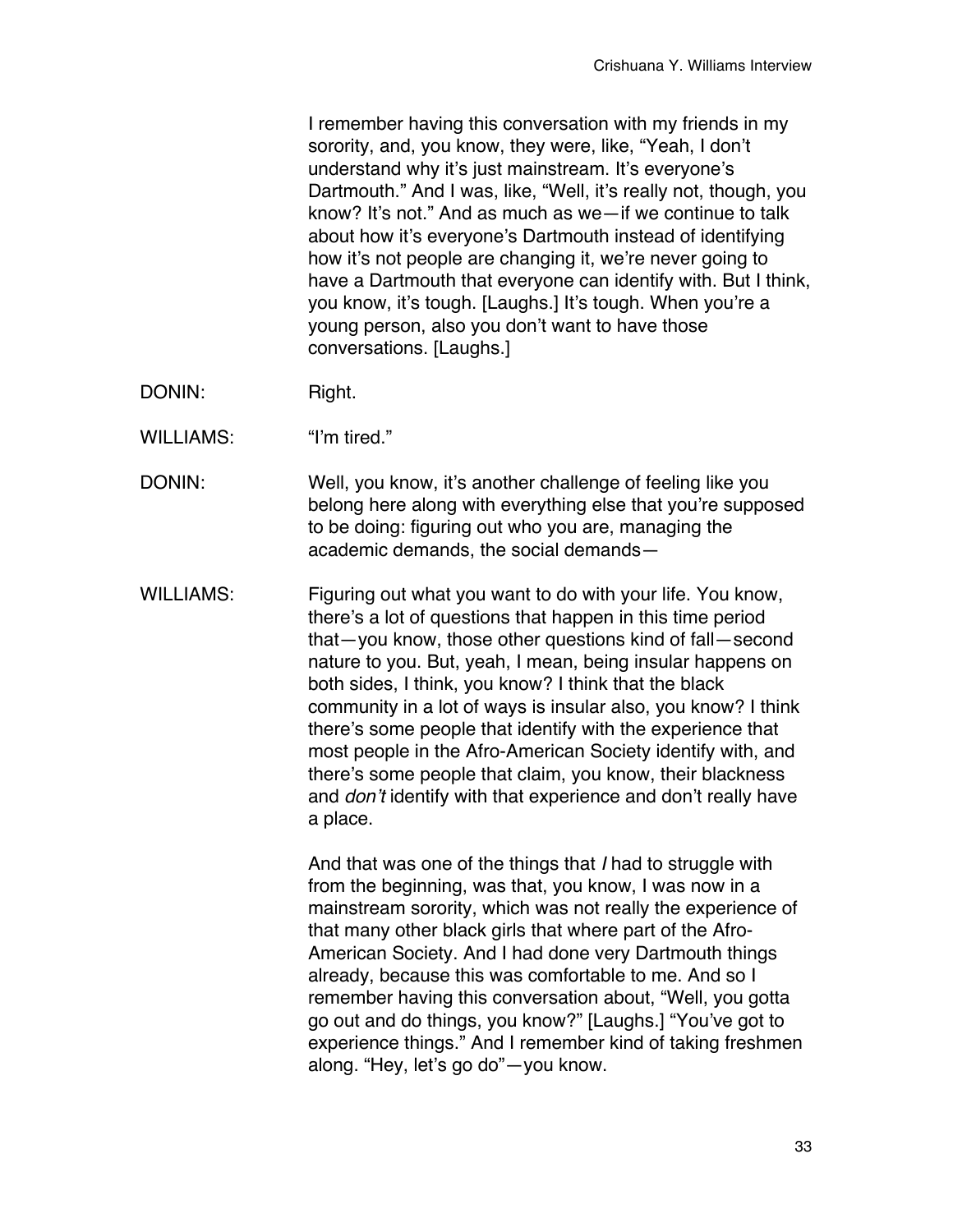|                  | But I had a different experience from the beginning, too. And<br>I always felt like I should talk about it so people could know<br>that they could also do it, you know? [Laughs.] Which, you<br>know, as a recent alumna, you have very different-I thought<br>that I was very important at the time-[Laughs.]-that I had a<br>duty. But it is a different experience. It really is. And it's<br>tough, you know? It's tough to do both. |
|------------------|-------------------------------------------------------------------------------------------------------------------------------------------------------------------------------------------------------------------------------------------------------------------------------------------------------------------------------------------------------------------------------------------------------------------------------------------|
| DONIN:           | There's a piece of sort of self-preservation, too-                                                                                                                                                                                                                                                                                                                                                                                        |
| <b>WILLIAMS:</b> | Mm-hm.                                                                                                                                                                                                                                                                                                                                                                                                                                    |
| DONIN:           | -I think, that must play into it for those that come to<br>Dartmouth who don't feel that they fit in-                                                                                                                                                                                                                                                                                                                                     |
| <b>WILLIAMS:</b> | Mm-hm.                                                                                                                                                                                                                                                                                                                                                                                                                                    |
| DONIN:           | -and don't want to become part of the mainstream.                                                                                                                                                                                                                                                                                                                                                                                         |
| <b>WILLIAMS:</b> | Mm-hm.                                                                                                                                                                                                                                                                                                                                                                                                                                    |
| DONIN:           | They need to protect themselves.                                                                                                                                                                                                                                                                                                                                                                                                          |
| <b>WILLIAMS:</b> | Mm-hm, mm-hm.                                                                                                                                                                                                                                                                                                                                                                                                                             |
| DONIN:           | Well, you were very lucky to find this group of women-                                                                                                                                                                                                                                                                                                                                                                                    |
| <b>WILLIAMS:</b> | Yes.                                                                                                                                                                                                                                                                                                                                                                                                                                      |
| DONIN:           | -that you did-                                                                                                                                                                                                                                                                                                                                                                                                                            |
| <b>WILLIAMS:</b> | Yes.                                                                                                                                                                                                                                                                                                                                                                                                                                      |
| DONIN:           | $-$ who supported you $-$                                                                                                                                                                                                                                                                                                                                                                                                                 |
| <b>WILLIAMS:</b> | Mm-hm.                                                                                                                                                                                                                                                                                                                                                                                                                                    |
| DONIN:           | $-$ all your way through $-$                                                                                                                                                                                                                                                                                                                                                                                                              |
| <b>WILLIAMS:</b> | Mm-hm.                                                                                                                                                                                                                                                                                                                                                                                                                                    |
| DONIN:           | -during your many challenges-                                                                                                                                                                                                                                                                                                                                                                                                             |
| <b>WILLIAMS:</b> | Yeah.                                                                                                                                                                                                                                                                                                                                                                                                                                     |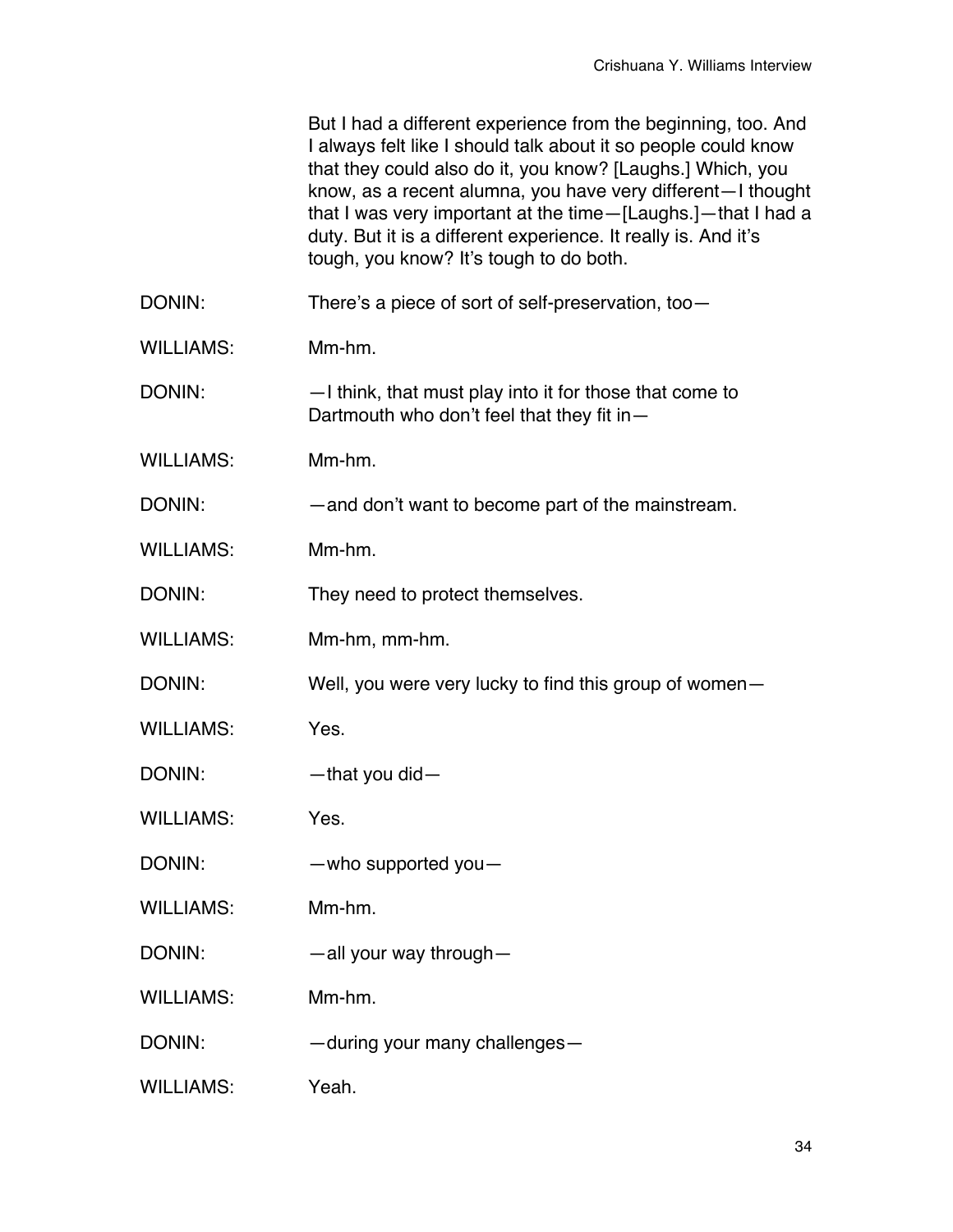DONIN: — — — that you had here.

WILLIAMS: No, they were wonderful, just so important. And I really always wished that other people had that experience, and I know that people *don*'*t* have that experience. I think it's really easy to build frivolous friends because you're new. You don't know very much, you know? I don't know how that even happened, obviously. [Laughs.] I mean, my best friend I met during trips.

DONIN: Amazing.

WILLIAMS: Yeah, I decided that she was going to be my best friend. I also have a habit of doing that, is just deciding that people are going to be my friends. [Laughs.] But I sat beside her on the bus back from Moosilauke. She was on a different trip than I was. I think she did, like, cabin camping or something. Meh. [Laughs.] She's the one that I was saying is—you know, she's from the inner city of Chicago. Well, she's not from inner city of Chicago, but she went to school in that experience.

> You know, I met her on a trip and I decided she was going to be my friend, and she's, like, a little black girl, and I was, like, "Oh, you're gonna be my friend. And it'll be, like, cool. And you're so cool, and you can dance. I'm gonna be like you. It's gonna be awesome," you know? [Laughs.] And we've been friends ever since.

DONIN: Great.

WILLIAMS: Yeah. I mean, we did have a fight junior year, but it had to do with me not being a very good friend and having many other things to think about. But, you know, commitment to things I think also happens at Dartmouth, and people aren't very good at that, either. I think that's the key to good relationships, beyond just friendships, and a lot of people don't do that, and so, you know, as far as having good friends—I mean, a lot of us were committed to being good friends, you know. And I think sometimes that's not the case.

DONIN: It doesn't happen.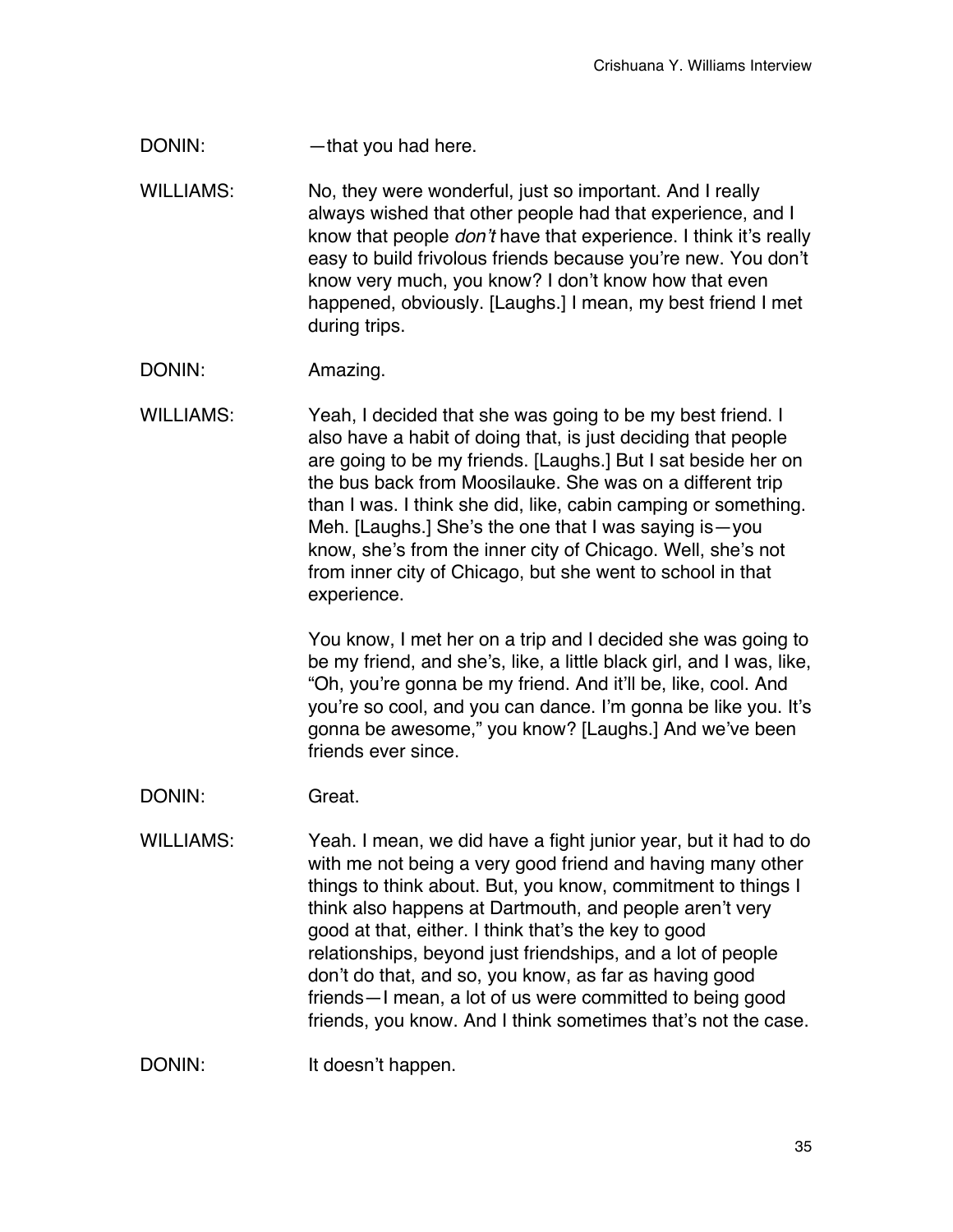WILLIAMS: Yeah.

DONIN: Right.

- WILLIAMS: One of my friends that I met kind of later on, my sophomore spring—she's Burmese. And her original group of friends you know, they were friends with her, but it was a little bit more kind of tenuous, and she made friends kind of through the sorority as well, which is a different connection, and I think that when it started to be a little bit testy, those commitments to the friendship weren't there, and so she kind of came to our group a little bit more—you know, kind of our group of friends, because we had I guess a more solid sense of how we were going to go about being friends, and it was very deliberate, you know?
- DONIN: Well, that sounds like more of the common—more commonly, that's the story that you hear about how your community changes.
- WILLIAMS: Mm-hm.
- DONIN: It alters.
- WILLIAMS: Right.
- DONIN: It expands and contracts—
- WILLIAMS: Right. That's right.

DONIN: —over time.

- WILLIAMS: And it really didn't. I think there weren't kind of internal conflicts with my friends until senior, like, winter. And boys came in then, which, you know, is always—
- DONIN: A problem. [Chuckles.]
- WILLIAMS: You know, like I said, it takes issues that are sort of small and exacerbates them to no end.

DONIN: Right. [Chuckles.]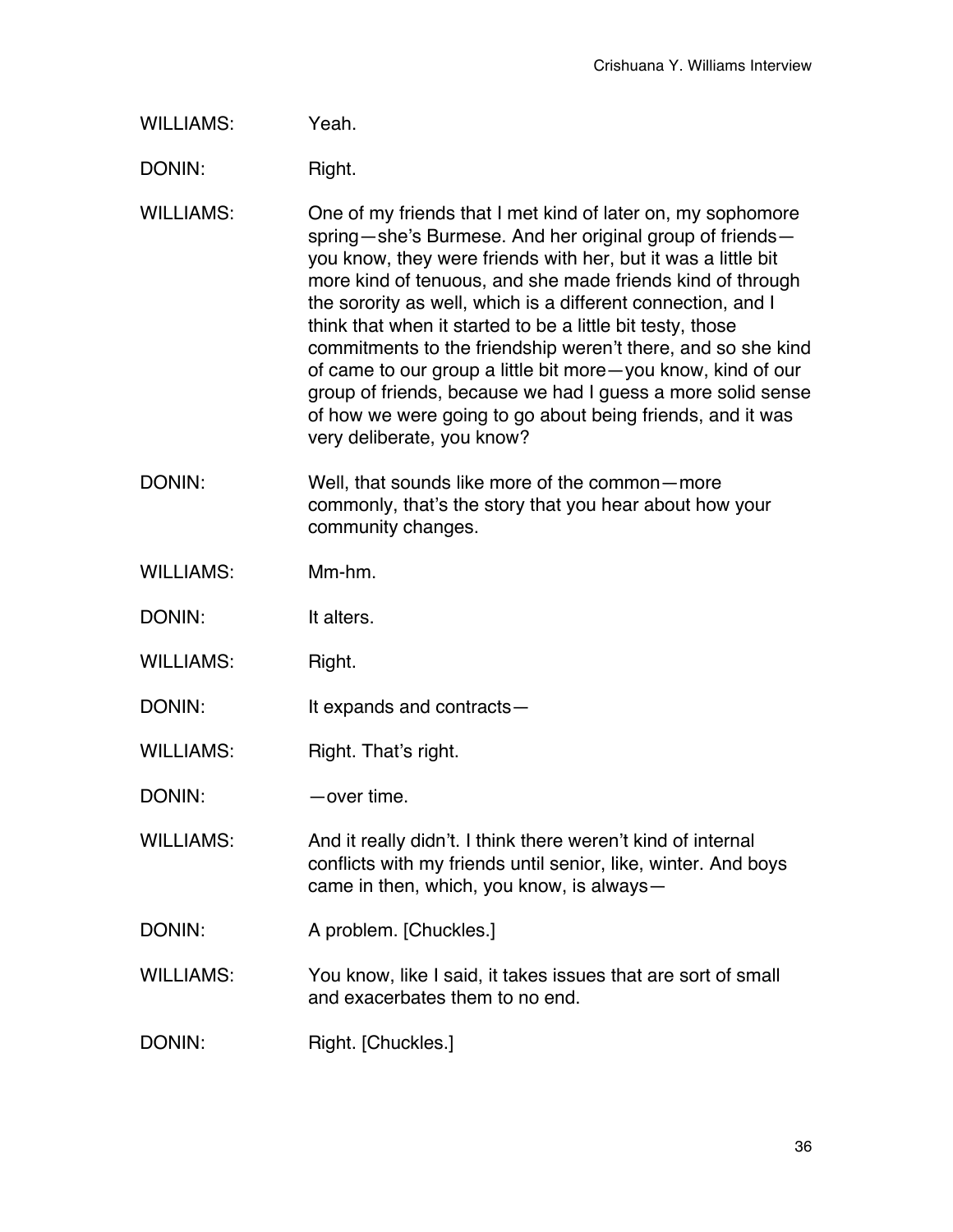WILLIAMS: But there were no changes. There were no changes. I mean, if there was any change, it was me kind of bringing myself into a smaller community. And that had a lot to do with where I felt I was being the most—I was effecting the most change, that I was really being a productive member of my community. And that's an important part for me. And so I felt like the ways that I was engaging with the larger Dartmouth community weren't effective. I wasn't doing anything. No one really cared or necessarily needed it, you know. And so I went into a community where *I* felt comfortable, that had uplifted me, so that I could make sure that I was being a productive member of society.

> But it was very much a narrowing, which, you know, I think is not necessarily how you want things to go. [Laughs.] You kind of wish—you kind of want to have a broader base by the time you leave, not a smaller one. [Laughs.]

But also when I was depressed, I started cutting a lot of the unnecessary things, you know.

- DONIN: That's important.
- WILLIAMS: And I was really only having—by that point, I only had interactions that I thought were meaningful.
- DONIN: Right.
- WILLIAMS: And that was one of the reasons I ended up dropping out of my sorority and de-pledging, because that was, like, *This is a waste of my time*. [Laughs.] *This is expensive, and it*'*s a waste of my time, and I don*'*t have to do this, and I feel so much pressure to kind of make a situation work that doesn*'*t have to work because I have a community. I have a group of friends. I don*'*t need this experience, because it*'*s not positive.*

But I stayed close to, you know, the girls in the house that I was close with, my little and her friends, and my friends, but we don't need this. A lot of time, there's a lot of unnecessary things happening also.

DONIN: Well, less is better.